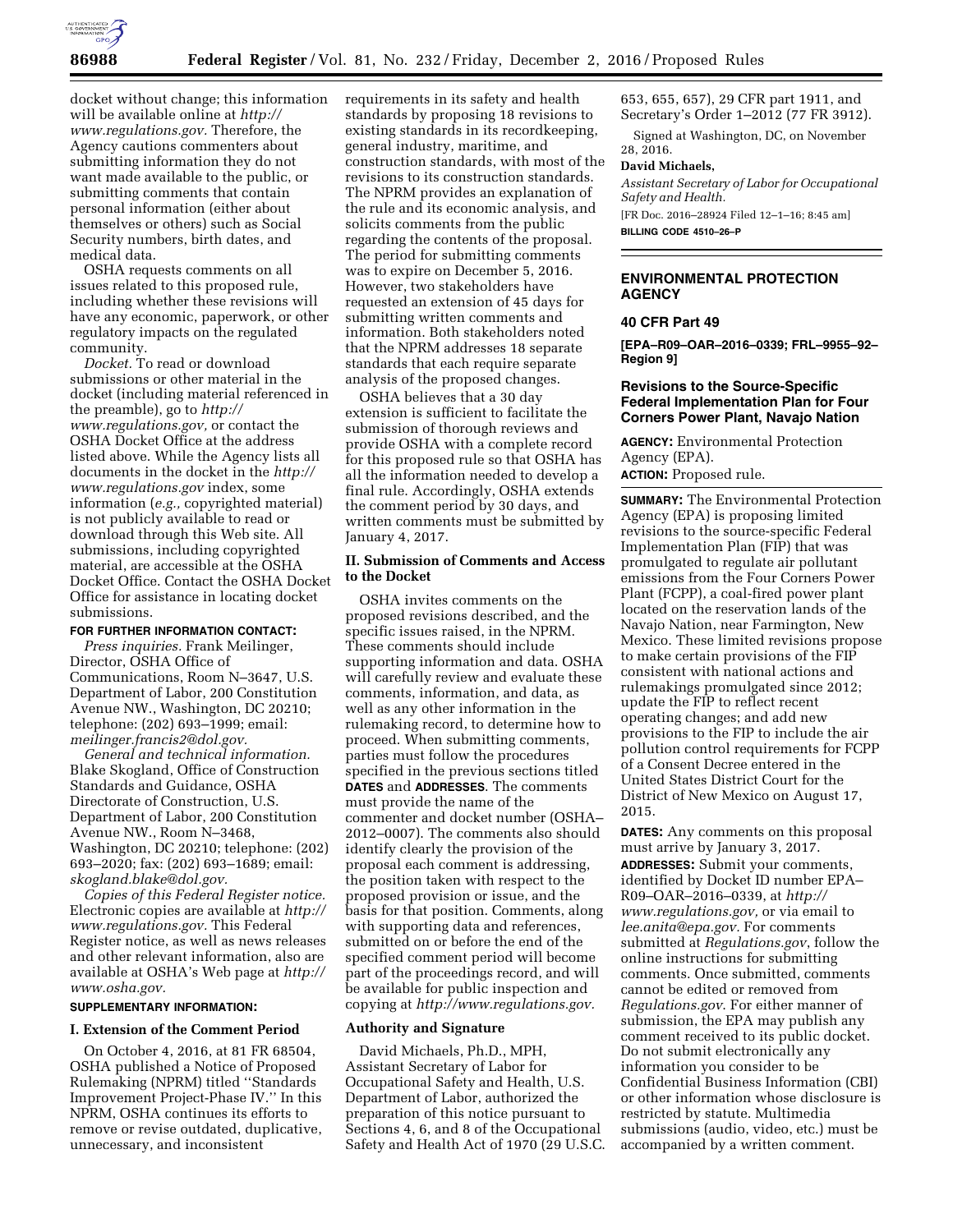The written comment is considered the official comment and should include discussion of all points you wish to make. The EPA will generally not consider comments or comment contents located outside of the primary submission (*i.e.,* on the Web, cloud, or other file sharing system). For additional submission methods, please contact the person identified in the **FOR FURTHER INFORMATION CONTACT** section. For the EPA's full public comment policy, information about CBI or multimedia submissions, and general guidance on making effective

comments, please visit *http:// www2.epa.gov/dockets/commentingepa-dockets.* 

## **FOR FURTHER INFORMATION CONTACT:**

Anita Lee, EPA Region IX, (415) 972– 3958, *lee.anita@epa.gov.* 

#### **SUPPLEMENTARY INFORMATION:**

Throughout this document, "we," "us" and ''our'' refer to the EPA.

#### **Table of Contents**

- I. Background
	- A. Action
	-
	- B. Facility
	- C. Attainment Status
	- D. The EPA's Authority To Promulgate a FIP in Indian Country
- E. Historical Overview of FCPP FIP Actions II. Basis for Proposed Action
- III. Summary of FIP Revisions
- A. Proposed FIP Revisions
- B. Justification for Proposed FIP Revisions
- C. Compliance Schedule
- IV. Proposed Action and Solicitation of **Comments**
- V. Environmental Justice Considerations
- VI. Administrative Requirements
	- A. Executive Order 12866
	- B. Paperwork Reduction Act
	- C. Regulatory Flexibility Act
	- D. Unfunded Mandates Reform Act
	- E. Executive Order 13132: Federalism F. Executive Order 13175: Consultation and Coordination With Indian Tribal Governments Executive Order 12875: Enhancing the Intergovernmental Partnership
	- G. Executive Order 13045: Protection of Children From Environmental Health Risks and Safety Risks
	- H. Executive Order 13211: Actions That Significantly Affect Energy Supply, Distribution, or Use
	- I. National Technology Transfer and Advancement Act
	- J. Executive Order 12898: Federal Actions To Address Environmental Justice in Minority Populations and Low-Income Populations

## **I. Background**

#### *A. Action*

In today's action, the EPA is proposing limited revisions to the FIP for FCPP that we promulgated on May 7, 2007 (''2007 FIP'') and August 24,

2012 (''2012 FIP'').1 The 2007 and 2012 regulations are codified in the Code of Federal Regulations (CFR) at 40 CFR 49.5512, and we refer collectively to the provisions from the 2007 and 2012 actions as the ''FIP'' or the ''FCPP FIP.'' The EPA established federally enforceable emission limitations for particulate matter (PM), sulfur dioxide  $(SO<sub>2</sub>)$ , oxides of nitrogen  $(NO<sub>X</sub>)$ , and opacity in the FCPP FIP.

The EPA is proposing revisions to the FIP for several reasons: (1) To make certain provisions in the FIP consistent with national actions and rulemakings promulgated since 2012; (2) to update the FIP to reflect recent operating changes; and (3) to add new provisions to the FIP to include the air pollution control requirements for FCPP of a Consent Decree (''Consent Decree'') entered in the United States District Court for the District of New Mexico on August 17, 2015.2

To update the FCPP FIP for consistency with national actions and rulemakings, we are proposing to remove: (1) Emission limit exemptions that apply during periods of startup and shutdown; (2) a provision allowing for an affirmative defense during periods of malfunctions; and (3) exemptions for water vapor from the opacity standard and monitoring and reporting requirements.3 These revisions, if finalized, would make the FCPP FIP consistent with the EPA's interpretations of Clean Air Act (CAA, or ''the Act'') requirements, as reflected in the Agency's recent action concerning how provisions in state implementation plans (SIPs) treat excess emissions during startup, shutdown, and malfunctions (''2015 SSM Action'').4

The EPA is also proposing to update the testing requirements for PM in the FCPP FIP to be consistent with PM testing requirements promulgated nationally in the Mercury and Air Toxics Standards (MATS) Rule.5 The revisions to the PM testing requirements, if finalized, would increase the frequency of PM testing in the FIP to match the MATS Rule, allow the operator the option to demonstrate compliance using alternative methods, *e.g.,* PM continuous emission

- 3*See* 72 FR 25705 (May 7, 2007) and 40 CFR 49.5512(h)(2) and (h)(3), and 40 CFR 49.5512(c)(7).
- 4*See* 80 FR 33840 (June 12, 2015).

5*See* 77 FR 9303 (February 16, 2012) and 81 FR 20172 (April 6, 2016) (Final Technical Corrections). monitoring systems (PM CEMS), and streamline the existing PM testing requirements.

In order to update the FIP to reflect the current operation of FCPP, we are proposing to add a statement to the applicability section of the FIP to clarify that Units 1, 2 and 3 have been permanently retired, and to remove certain provisions related to Units 1, 2, and 3 from the FIP that are no longer applicable following the permanent retirement of those units. The operator of FCPP removed those units from service by January 1, 2014 to comply with the requirements in the 2012 FIP that the EPA promulgated to address the Best Available Retrofit Technology (BART) provisions of the Regional Haze Rule for  $NO<sub>X</sub>$ .<sup>6</sup> These revisions, if finalized, would enhance regulatory clarity by removing requirements that apply to emission units that have permanently ceased operation.

The final changes in this proposed rulemaking are to add new provisions to the FCPP FIP to reflect requirements in the Consent Decree. Generally, the Consent Decree requires greater emission reductions of  $SO_2$ ,  $NO<sub>X</sub>$ , and PM by establishing lower emission limitations than the existing limitations in the FIP for these pollutants. The Consent Decree requires the operator of the facility to request that the EPA amend the FCPP FIP to incorporate the requirements and limitations from the Consent Decree. These proposed revisions, if finalized, would make the emission limitations and other requirements from the Consent Decree federally enforceable.

## *B. Facility*

FCPP is a coal-fired power plant located on the Navajo Nation Indian Reservation, just west of Farmington, New Mexico, and it is co-owned by several entities and operated by Arizona Public Service (APS).<sup>7</sup> The facility includes two units, Units 4 and 5, each with a capacity of 770 megawatts (MW) net generation, providing a total capacity of 1540 MW.8 Operations at the facility produce emissions of air pollutants, including  $SO_2$ ,  $NO_X$ , and PM. Existing pollution control equipment on Units 4 and 5 include

<sup>1</sup>*See* 72 FR 25698 (May 7, 2007) and 77 FR 51620

<sup>(</sup>August 24, 2012). 2*See* Consent Decree for *Dine CARE* v. *Arizona Public Service Company* and *EPA* v. *Arizona Public Service Company,* US District Court for the District of New Mexico, Case No. 1:11–cv–00889–JB–SCY (August 17, 2015).

<sup>6</sup>*See* 77 FR 51620 (August 24, 2012) and 40 CFR 49.5512(i)(3).

<sup>7</sup>FCPP is currently co-owned by Arizona Public Service, Public Service Company of New Mexico, Salt River Project, Tucson Electric Power, and El Paso Electric Company.

<sup>8</sup>APS retired Units 1–3 (total capacity of 560 MW) at FCPP in January 2014 as part of a ''better than BART'' alternative it suggested to the EPA. For more information on the EPA's ''better than BART'' determination, please *see* 77 FR 51620 (August 24, 2012).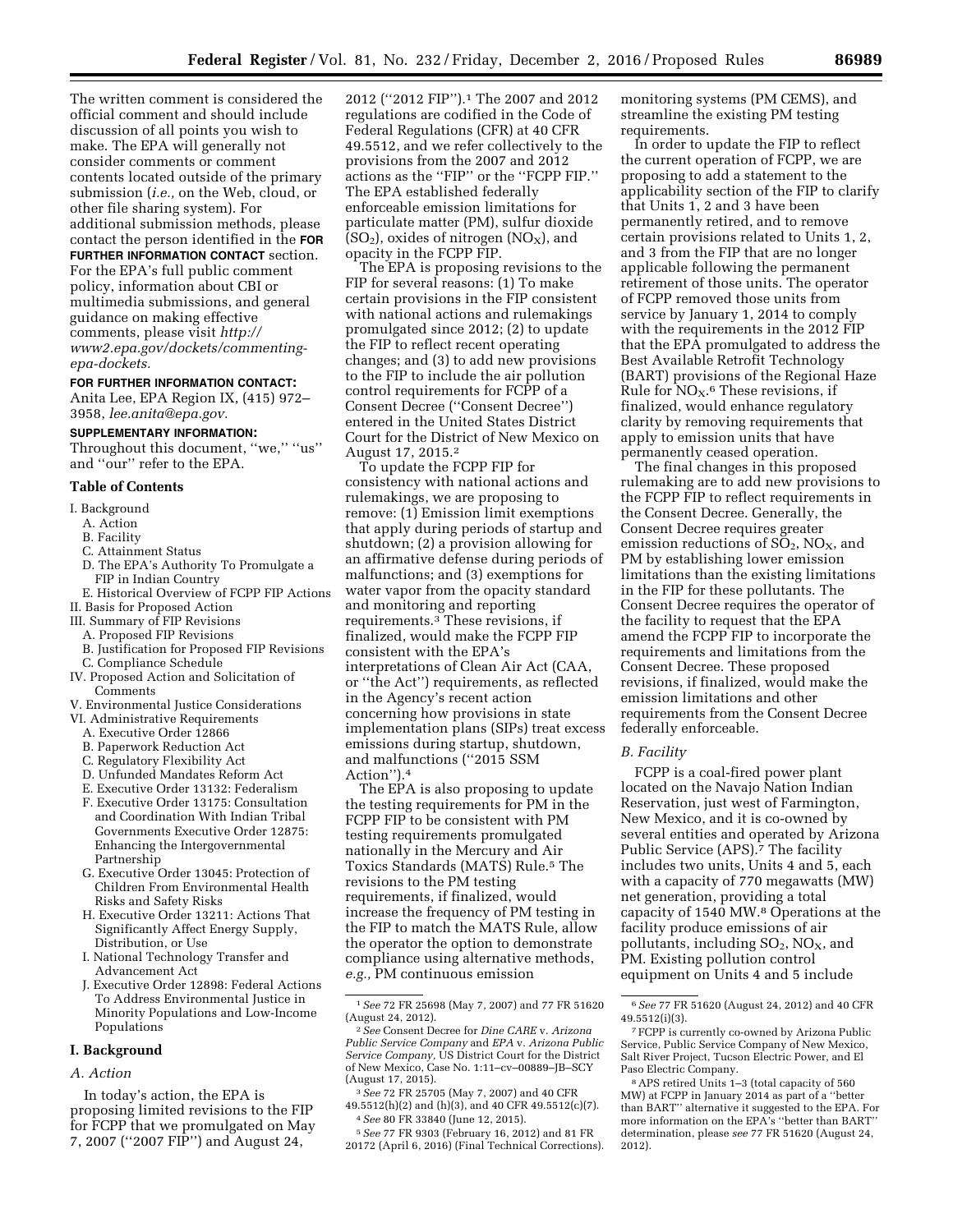baghouses for PM control, lime spray towers ("scrubbers") for  $SO<sub>2</sub>$  control, and low- $N_{\text{O}_X}$  burners for limiting  $N_{\text{O}_X}$ formation during the combustion process. FCPP is in the process of installing selective catalytic reduction (SCR) on Units 4 and 5 for additional  $NO<sub>X</sub>$  emission reductions to comply with the ''better than BART'' provisions of the 2012 FIP (under 40 CFR 49.5512(i)(3)) and with the Consent Decree.

## *C. Attainment Status*

FCPP is located in the Four Corners Interstate air quality control region, which is designated attainment for all criteria pollutants under the CAA.9

## *D. The EPA's Authority To Promulgate a FIP in Indian Country*

When the CAA was amended in 1990, Congress included a new provision, section 301(d), granting the EPA authority to treat tribes in the same manner as states where appropriate.<sup>10</sup> In 1998, the EPA promulgated regulations known as the Tribal Authority Rule (TAR).11 The EPA's promulgation of the TAR clarified, among other things, that state air quality regulations generally do not, under the CAA, apply to facilities located anywhere within the exterior boundaries of Indian reservations.<sup>12</sup> Prior to the addition of section 301(d) and promulgation of the TAR, some states had mistakenly included emission limitations in their SIPs that they may have believed could apply under the CAA to private facilities operating on adjacent Indian reservations.

In the preambles to the proposed and final 1998 TAR, the EPA generally discusses the legal basis in the CAA that authorizes the EPA to regulate sources of air pollution in Indian country.13 The EPA concluded that the CAA authorizes the EPA to protect air quality throughout Indian country.14 In fact, in

13*See* 59 FR 43956 (August 25, 1994); 63 FR 7253 (February 12, 1998).

14*See* 63 FR 7253 at 7262 (February 12, 1998); 59 FR 43956 at 43960–43961 (August 25, 1994) (citing, among other things, to CAA sections 101(b)(1),  $301(a)$ , and  $301(d)$ ).

promulgating the TAR, the EPA specifically provided that, pursuant to the discretionary authority explicitly granted to the EPA under sections 301(a) and 301(d)(4) of the Act, the EPA ''[s]hall promulgate without unreasonable delay such federal implementation plan provisions as are necessary or appropriate to protect air quality, consistent with the provisions of sections  $304(a)$  [sic] and  $301(d)(4)$ , if a tribe does not submit a tribal implementation plan meeting the completeness criteria of 40 CFR part 51, Appendix V, or does not receive EPA approval of a submitted tribal implementation plan.'' 15

## *E. Historical Overview of FCPP FIP Actions*

On September 8, 1999, the EPA proposed a source-specific FIP for FCPP.<sup>16</sup> The 1999 proposed FIP stated: ''Although the facility has been historically regulated by New Mexico since its construction, the state lacks jurisdiction over the facility or its owners or operations for CAA compliance or enforcement purposes.'' The EPA intended for the 1999 FIP to ''federalize'' the emission limitations that New Mexico had erroneously included in its SIP.17 The EPA received comments on the proposed 1999 FIP. However, at that time, concurrent negotiations between an environmental non-governmental organization, APS, and the Navajo Nation resulted in an agreement by APS to voluntarily increase the  $SO<sub>2</sub>$  removal efficiency from the scrubbers at FCPP. The EPA did not take final action on the 1999 proposal.

In 2006, the EPA proposed a new source-specific FIP for FCPP and took action to finalize it in 2007.18 This new FIP imposed federally enforceable emission limitations for  $SO<sub>2</sub>$ , based on the increased scrubber  $SO<sub>2</sub>$  removal efficiency (72 to 88 percent), and for PM, based on the PM emission limitation from the New Mexico SIP.

16*See* 64 FR 48731 (September 8, 1999).

17 *Id.* at 48733.

18*See* 72 FR 25698 (May 7, 2007), codified at 40 CFR 49.5512(a)–(h).

The 2006 proposed FIP also established an emission limitation for opacity and a requirement for control measures to limit dust emissions from coal handling and storage facilities, flyash handling and storage facilities, and from roadsweeping activities. In addition, the 2006 proposed FIP contained  $NO<sub>X</sub>$ emission limitations that already applied to FCPP as part of the Acid Rain Program created in the 1990 CAA Amendments.

On August 24, 2012, the EPA promulgated a final rule that established limits for  $NO<sub>x</sub>$  emissions from FCPP under the BART provision of the Regional Haze Rule, as well as control measures to limit emissions of dust.19 The final rule required the owners of FCPP to choose between two strategies for BART compliance: (1) Compliance with a plant-wide BART emission limitation of 0.11 pounds of  $NO<sub>x</sub>$  per million British thermal units of heat input (lb/MMBtu) by October 23, 2017, or (2) retirement of Units 1, 2, and 3 by January 1, 2014 and compliance with a BART emission limitation for  $NO<sub>X</sub>$  of 0.098 lb/MMBtu on Units 4 and 5 by July 31, 2018. The second BART compliance strategy, involving retirement of Units 1, 2, and 3, was based on a plan originally put forth by APS. This compliance strategy was proposed and finalized as an alternative emission control strategy that achieved greater reasonable progress than BART (''better than BART'').20 APS permanently ceased operation of Units 1, 2, and 3 at FCPP by January 1, 2014, and is currently engaged in the process of installing SCR on Units 4 and 5 to meet the applicable  $NO<sub>x</sub>$  emission limitations.

The provisions of the 2007 FIP are codified at 40 CFR 49.5512(a)–(h).21 The BART provisions of the 2012 FIP are codified at 40 CFR 49.5512(i), and the dust control measures from the 2012 FIP are codified at 40 CFR 49.5512(j).

## **II. Basis for Proposed Action**

In this proposed FIP revision, the EPA is exercising its discretionary authority under sections 301(a) and 301(d)(4) of the CAA and 40 CFR 49.11(a). The EPA is proposing to find that it is ''necessary or appropriate'' to revise the FCPP FIP, because it contains certain provisions

<sup>9</sup>*See* 40 CFR 81.332.

<sup>10</sup>*See* 40 U.S.C. 7601(d).

<sup>11</sup>*See* 40 CFR parts 9, 35, 49, 50 and 81. See also 63 FR 7254 (February 12, 1998).

<sup>12</sup>*See* 63 FR 7254 at 7258 (noting that unless a state has explicitly demonstrated its authority and has been expressly approved by the EPA to implement CAA programs in Indian country, the EPA is the appropriate entity to implement CAA programs prior to tribal primacy), *Arizona Public Service Company* v. *EPA.,* 211 F.3d 1280 (D.C. Cir. 2000), *cert. denied sub nom, Michigan* v. *EPA.,* 532 U.S. 970 (2001) (upholding the TAR); *see* also *Alaska* v. *Native Village of Venetie Tribal Government,* 533 U.S. 520, 526 n.1 (1998) (primary jurisdiction over Indian country generally lies with federal government and tribes, not with states).

<sup>15</sup>*See* 63 FR at 7273 (codified at 40 CFR 49.11(a)). In the preamble to the final TAR, the EPA explained that it was inappropriate to treat Tribes in the same manner as states with respect to section 110(c) of the Act, which directs the EPA to promulgate a FIP within 2 years after the EPA finds a state has failed to submit a complete state plan or within 2 years after the EPA disapproval of a state plan. Although the EPA is not required to promulgate a FIP within the 2-year period for tribes, the EPA promulgated 40 CFR 49.11(a) to clarify that the EPA will continue to be subject to the basic requirement to issue any necessary or appropriate FIP provisions for affected tribal areas within some reasonable time. *See* 63 FR at 7264–65.

<sup>19</sup>*See* 77 FR 51620 (August 24, 2012).  $^{\rm 20}\,$  For additional information regarding the EPA's analyses regarding BART and the alternative emission control strategy, see the EPA's BART proposal (75 FR 64221, October 29, 2010), supplemental proposal (76 FR 10530, February 25,

<sup>2011)</sup> and final rule (77 FR 51620, August 24, 2012). 21The 2007 FIP was originally codified at 40 CFR 49.23. On April 29, 2011, the FCPP FIP was redesignated to 40 CFR 49.5512 at 76 FR 23879 (April 29, 2011).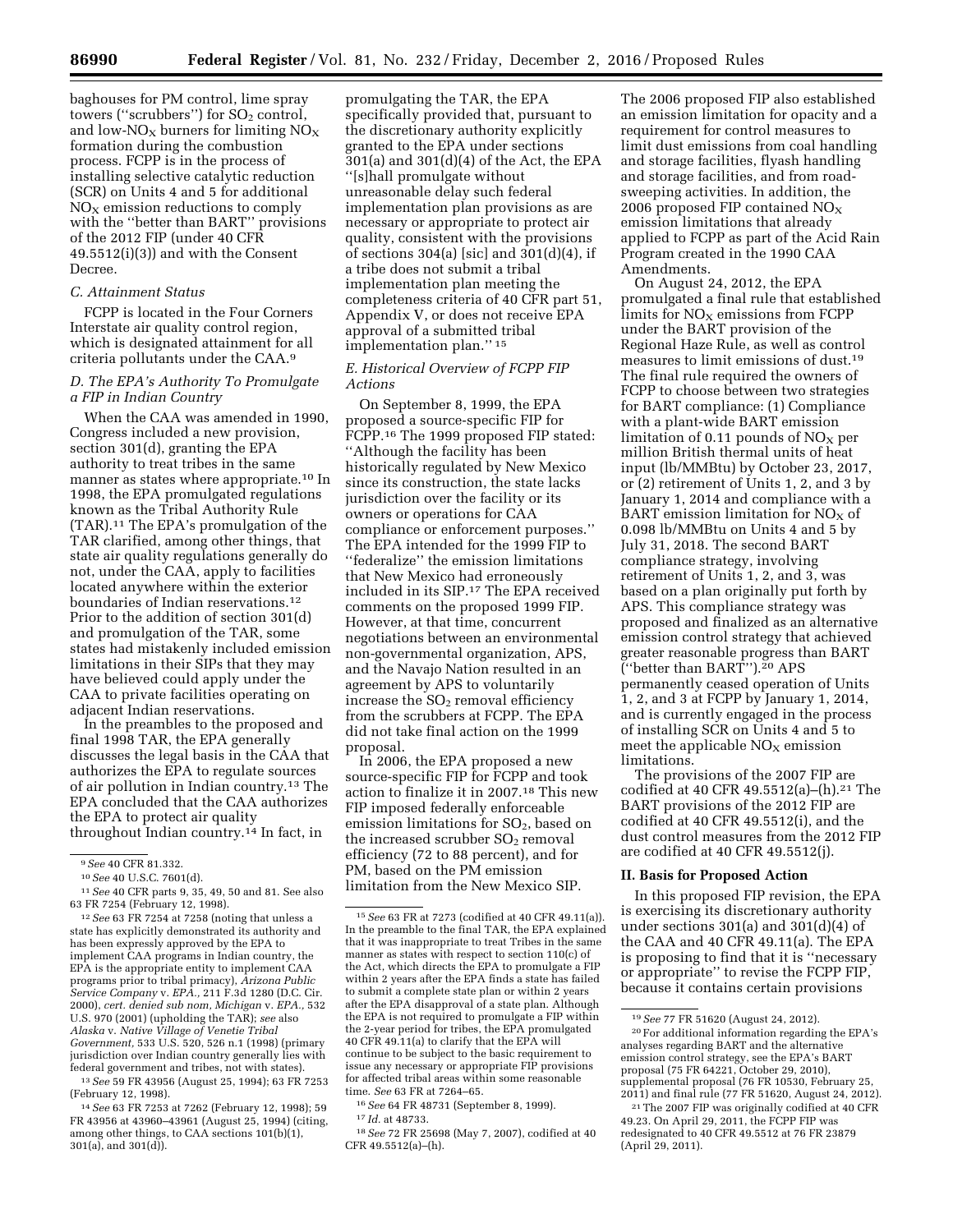that are inconsistent with more recent actions and rulemakings promulgated by the EPA in the MATS Rule and the statutory requirements of the CAA, as reflected in the 2015 SSM Action. Thus, these provisions of the current FCPP FIP are inconsistent with current requirements and need to be revised to make them consistent with regulatory and statutory requirements. The EPA is also concerned that that these inconsistencies create confusion and could lead to regulatory uncertainty by the source, regulators, courts, or affected members of the public. Additionally, the Consent Decree requires APS to submit a request to the EPA to amend its FIP to include requirements of the Consent Decree. APS submitted its request on June 9, 2016.22 The EPA is also proposing to find that it is ''necessary or appropriate'' to revise the FIP at this time to include the Consent Decree provisions. For the reasons set forth above, we are proposing to find that limited revisions to the FIP for FCPP are ''necessary or appropriate'' to further protect air quality on the Navajo Nation.

## **III. Summary of Proposed FIP Revisions**

#### *A. Proposed FIP Revisions*

The EPA is proposing limited revisions to the FCPP FIP at 40 CFR 49.5512 described as follows. We have included a document in the docket for this rulemaking that shows the original text of 40 CFR 49.5512 and the EPA's proposed revisions to that text.23

## 1. Revisions to 40 CFR 49.5512(a)

In the applicability section of the FIP, the EPA is proposing to add a statement that Units 1, 2, and 3 at FCPP permanently ceased operation by January 1, 2014 pursuant to the requirements of 40 CFR 49.5512(i)(3).

### 2. Revisions to 40 CFR 49.5512(c)

The EPA is proposing to: (1) Specify that the definitions in paragraph (c) of 40 CFR 49.5512(c) apply to paragraphs (a) through (j) of 40 CFR 49.5512; (2) delete the definition of affirmative defense at 40 CFR 49.5512(c)(1); and (3) delete the portion of the definition of malfunction that provides for an affirmative defense for malfunctions at 40 CFR 49.5512(c)(7). We are also

proposing to delete portions of the definitions for shutdown (at 40 CFR 49.5512(c)(12)) and startup (at 40 CFR 49.5512(c)(13)) that relate to Units 1, 2, and 3.

#### 3. Revisions to 40 CFR 49.5512(d)

The EPA is proposing to add a statement that the emission limitations under 40 CFR 49.5512(d) apply to FCPP at all times. Under 40 CFR  $49.5512(d)(2)$ , we are proposing to delete the portion of the PM emission limitation that provides detailed specifications, *i.e.,* test duration and minimum collection volume, related to PM testing. The EPA is also proposing to delete the dust provisions in 40 CFR 49.5512(d)(3). Under 40 CFR  $49.5512(d)(4)$ , we are proposing to delete the exclusion of uncombined water droplets from the opacity standard and to add a provision stating that any unit for which the owner or operator installs, calibrates, maintains, and operates a PM CEMS to demonstrate compliance with emission limitations for PM will be exempt from the opacity standard. Finally, the EPA is proposing to delete the portion of the emission limitation for  $NO<sub>X</sub>$  under 40 CFR  $49.5512(d)(5)(i)$  that applied to Units 1, 2, and 3.

## 4. Revisions to 40 CFR 49.5512(e)

Paragraph (e) of 40 CFR 49.5512 addresses testing and monitoring and generally uses sub-paragraphs (e)(1)– (e)(8) to outline pollutant-specific requirements to ensure compliance with the emission limitations in paragraph (d). Under 40 CFR 49.5512(e), the EPA is proposing to delete specific provisions for PM testing and move revised provisions for PM testing to 40 CFR 49.5512(e)(3). Also under 40 CFR 49.5512(e), we are proposing to remove provisions that exempt units from opacity monitoring requirements during periods when the stack is saturated and also to remove a presumption that high opacity readings that occur when the baghouse is operating within normal parameters are caused by water vapor and shall not be considered a violation. In addition, we are proposing to move the opacity monitoring requirements from 40 CFR 49.5512(e) to 40 CFR  $49.5512(e)(6)$ . In paragraph 49.5512(e)(1), we are proposing to delete provisions that specify the compliance deadline for installing CEMS for  $SO<sub>2</sub>$ and  $NO<sub>X</sub>$  because CEMS for those pollutants have already been installed at FCPP. In paragraph (e)(3), we are proposing to revise the testing requirements for PM to be consistent with the three options for PM testing under the MATS Rule in 40 CFR part 63

subpart UUUUU. In paragraph (e)(6), we are proposing to clarify that (e)(6) applies if the opacity standard in paragraph (d)(4) is applicable, *i.e.,* if the owner or operator has not elected to install and certify PM CEMS for demonstrating compliance with PM emission limitations. In addition, we are revising the opacity monitoring requirements in (e)(6) to provide three options for determining compliance with the opacity standard, if the opacity standard applies. Because Units 1, 2, and 3 at FCPP have permanently ceased operation, the EPA is also proposing to delete the testing requirements for those units in paragraph (e)(8).

#### 5. Revisions to 40 CFR 49.5512(f)

The EPA is proposing revisions to the reporting and recordkeeping requirements to provide additional clarity that all reports and notifications required in paragraph (f), (f)(4), and (f)(4)(ii) should be reported to the Navajo Nation Environmental Protection Agency (NNEPA) and the EPA. We are also revising paragraph (f) to require that the Air Division and the Enforcement Division within the Region IX office of the EPA be provided reports and notifications. Paragraph (f)(1) includes CEMS notification and recordkeeping requirements, and we are proposing to add notification and recordkeeping requirements for the Continuous Opacity Monitoring Systems (COMS) and visible emission testing. In addition, we are also proposing to delete the water vapor exemptions in paragraphs (f)(4)(i) and  $(f)(4)(i)(H)$ . Finally, paragraph  $(f)(4)(i)(G)$ requires written reports to include opacity exceedances from the COMS, and we are proposing to also require reporting of opacity exceedances from the visible emission performance tests.

#### 6. Revisions to 40 CFR 49.5512(h)

The EPA is proposing to delete the startup and shutdown exemptions for opacity and PM at paragraph (h)(2), and to delete the provisions related to an affirmative defense for malfunctions in paragraph (h)(3).

## 7. Revisions to 40 CFR 49.5512(i)

The EPA is proposing to delete the technical specifications in paragraph (i)(1) for annual PM testing and require that PM testing be performed in accordance with paragraph (e)(3) of 49.5512, which requires either testing using procedures in accordance with the MATS Rule at 40 CFR part 63 subpart UUUUU, or the installation, calibration, maintenance, and operation of a continuous parametric monitoring system (CPMS) or a CEMS for PM. In

<sup>22</sup>*See* ''Request to Include Consent Decree in Four Corners Federal Implementation Plan'' from Thomas H. Livingston, Fossil Plant Manager and Responsible Official, to Elizabeth Adams, Acting Director, Air Division, EPA Region IX, dated June 9, 2016.

<sup>23</sup>*See* document titled ''2016\_1118 FCPP FIP existing reg text RLSO'' in the docket for this proposed rulemaking.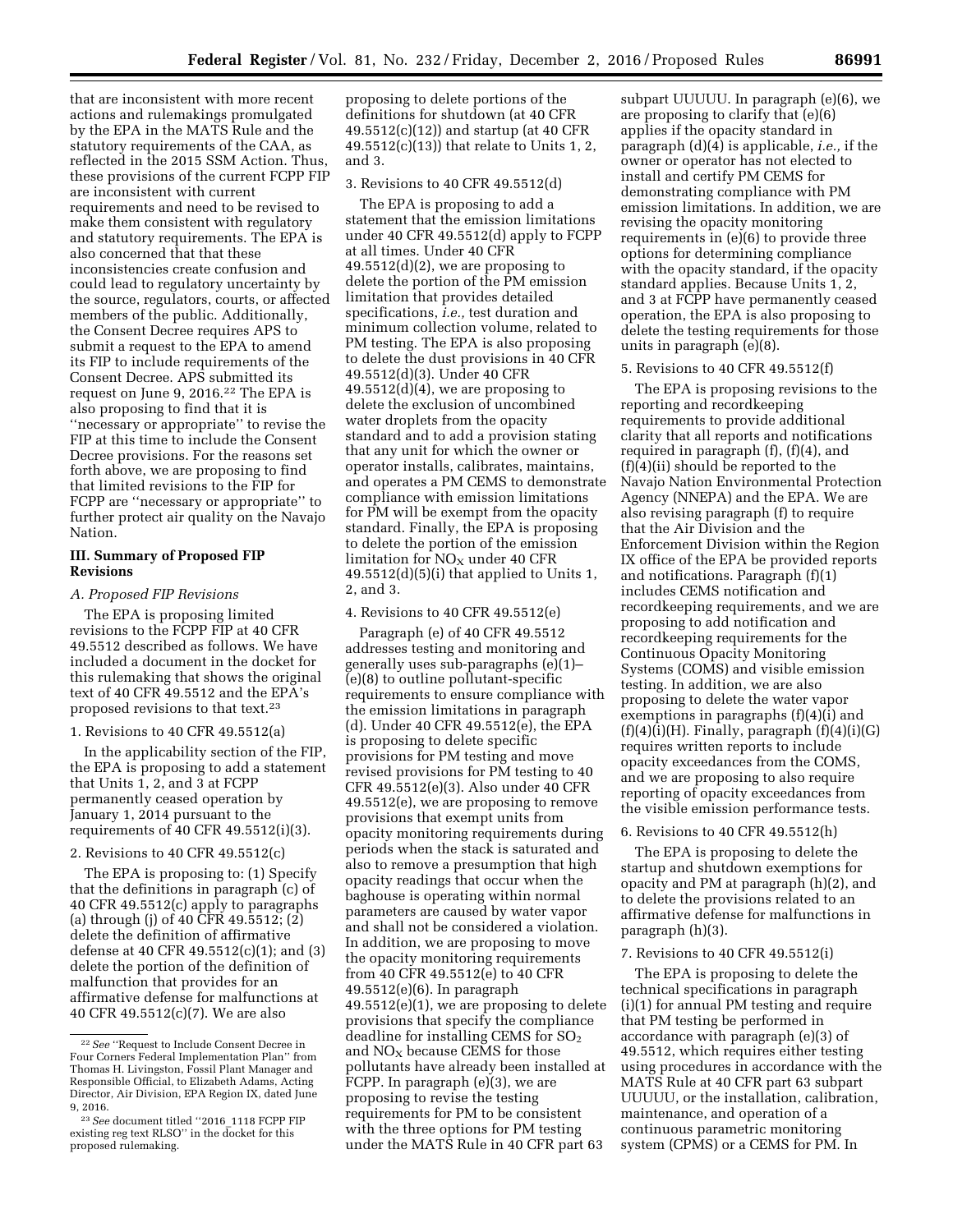addition, under paragraph (i)(2)(iii), we are proposing to correct a typographical error.

## 8. Addition of 40 CFR 49.5512(k)

The EPA is proposing to promulgate paragraph (k) to add emission limitations and other provisions from the Consent Decree to the FCPP FIP.

## *B. Justification for Proposed FIP Revisions*

#### 1. Revisions to 40 CFR 49.5512(a)

The EPA is proposing to add a statement to the applicability paragraph of the FIP that Units 1, 2, and 3 at the Four Corners Power Plant permanently ceased operation by January 1, 2014 pursuant to the requirements of 40 CFR 49.5512(i)(3). This proposed revision is intended to update the FIP to reflect current operation at FCPP.

The EPA's 2012 FIP for Regional Haze required FCPP to comply with either emission limitations for BART, achievable with the installation of SCR on all five units at FCPP, or a ''better than BART'' alternative.24 The operator of FCPP elected to comply with the alternative. Under the alternative, the operator retired Units 1, 2, and 3 by January 1, 2014, and has begun the process to install SCR on the Units 4 and 5.

Units 1, 2, and 3 have not been operated since January 1, 2014, and the operator has been begun the process to dismantle those units. Accordingly, it is reasonable to add a statement regarding the status of those units. This revision, if finalized as proposed, would not relax any requirement or affect the stringency of the FIP. This proposed change to update the FIP would not have any effect on air quality in the area surrounding FCPP.

#### 2. Revisions to 40 CFR 49.5512(c)

Paragraph (c) defines certain terms used in the FIP. As discussed elsewhere, the EPA is proposing to add a new paragraph (k) that includes provisions, including a separate set of definitions, from the Consent Decree. Therefore, to avoid confusion associated with slight differences that may exist between terms common to both sets of definitions, we are proposing to specify that the definitions in paragraph (c) apply to paragraph (a) through (j). This revision, if finalized as proposed, would not relax any requirement or affect the stringency of the FIP, and would not have any effect on air quality in the area surrounding FCPP.

Consistent with the proposed revisions to paragraph (a), the EPA is proposing to remove portions of definitions for shutdown and startup (at paragraph (c)(12) and (13)), related to Units 1, 2, and 3, in order to update the FIP to reflect current operating conditions. Because these units were retired by January 1, 2014, these revisions, if finalized as proposed, would not relax any requirements or affect the stringency of the FIP as contemplated by CAA section 110(l). These proposed changes to update the FIP would not have any effect on air quality in the area surrounding FCPP.

The EPA is also proposing to remove definitions and provisions in paragraph 49.5512(c) that provide an affirmative defense for malfunction episodes. After the EPA's promulgation of the 2007 FIP, the United States Court of Appeals for the District of Columbia (''D.C. Circuit'') ruled that CAA sections 113 (federal enforcement) and 304 (citizen suits) preclude EPA from creating affirmative defense provisions in the Agency's own regulations imposing emission limitations on sources.25 The D.C. Circuit found that such affirmative defense provisions purport to alter the jurisdiction of federal courts to assess liability and impose penalties for violations of those limits in private civil enforcement cases. The D.C. Circuit's holding makes clear that the CAA does not authorize promulgation of such a provision by the EPA. In particular, the D.C. Circuit's decision turned on an analysis of CAA sections 113 and 304. These provisions apply with equal force to a civil action brought to enforce the provisions of a FIP. The logic of the D.C. Circuit's decision thus applies to the promulgation of a FIP, and precludes the EPA from including an affirmative defense provision in a FIP.26 For these reasons, the EPA is proposing to delete the provision in the FIP that provides an affirmative defense for exceedances of emission limitations that occur during malfunctions at FCPP. This proposed revision, if finalized, will not relax any requirements in the FIP and would not have any adverse effects on air quality in the area. Additionally, by removing an inconsistency between the FIP and the EPA's more recently promulgated regulations and the 2015 SSM Action,

the proposed revision provides more clarity and certainty.

## 3. Revisions to 40 CFR 49.5512(d)

The EPA is proposing to add a statement to make clear that the emission limitations under 40 CFR 49.5512(d) apply continuously and at all times. Exemptions from emission limitations during any mode of source operation are contrary to CAA requirements. CAA section 110(a)(2)(A) requires SIPs to include, among other requirements, ''enforceable emission limitations.'' Section 302(k) of the CAA defines an emission limitation as: ''a requirement established by the State or the Administrator which limits the quantity, rate, or concentration of emissions of air pollutants on a continuous basis, including any requirement relating to the operation or maintenance of a source to assure continuous emission reduction, and any design, equipment, work practice or operational standard promulgated under this Act.'' The courts have held that the plain meaning of the term ''continuous'' does not allow exemptions from emission limitations.27 For these reasons, the EPA is proposing to add a statement to clarify in 40 CFR 49.5512(d) that the emission limitations in that paragraph apply at all times. This proposed revision, if finalized, would strengthen the existing emission limitations by clarifying that the limits are applicable at all times, including during periods of startup and shutdown.

Under paragraph (d)(2), the EPA is proposing to delete the portion of the PM emission limitation that specifies requirements related to the test duration and minimum collection volume for PM testing. Generally, the testing requirements for PM and other pollutants are found in paragraph (e). To improve clarity of the regulation, the EPA is proposing to delete the provisions in paragraph (d)(2) that relate to testing and rely solely on paragraph (e) to specify the requirements for test methods. This proposed revision, if finalized, would not relax any requirements and would not affect air quality in the area surrounding FCPP.

Under paragraph (d)(3), we are proposing to delete the requirements for dust control. The EPA promulgated paragraph (d)(3) as part of the 2007 FIP. Following final action on the 2007 FIP, the operator of FCPP filed a petition for review, claiming, among other things,

<sup>24</sup>See 40 CFR 49.5512(i)(2) and (3). See also 77 FR 51620 (August 24, 2012).

<sup>25</sup>*See NRDC* v. *EPA,* 749 F.3d 1055 (D.C. Cir. 2014).

<sup>26</sup>*See* February 4, 2013 Memorandum to Docket EPA–HQ–OAR–2012–0322: ''State Implementation Plans: Response to Petition for Rulemaking; Findings of Substantial Inadequacy; and SIP Calls to Amend Provisions Applying to Excess Emissions During Periods of Startup, Shutdown, and Malfunction; Statutory, Regulatory, and Policy Context for this Rulemaking.''

<sup>27</sup>*See, e.g., Sierra Club* v. *Johnson,* 551 F.3d 1019 (D.C. Cir. 2008); *US Magnesium, LLC* v. *EPA,* 690 F.3d 1157 (10th Cir. 2012). This issue is discussed at length in ''Memorandum to Docket EPA–HQ– OAR–2012–0322, Statutory, Regulatory, and Policy Context for this Rulemaking,'' February 4, 2013.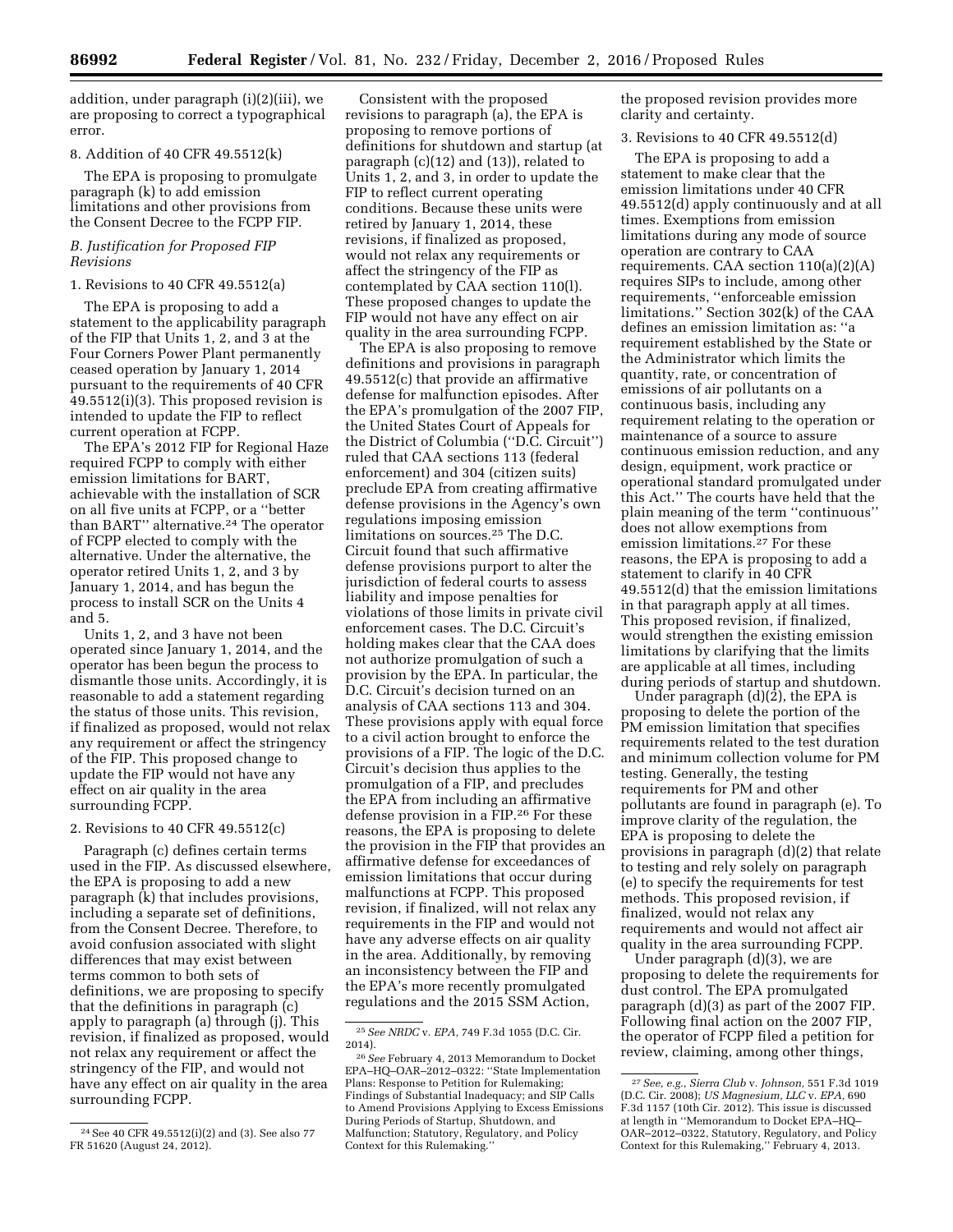that the EPA had not provided an adequate explanation for promulgating the dust control requirements.28 In the litigation, the EPA agreed that the dust control requirements should be remanded and vacated because the 2007 FIP did not contain an adequate explanation of its rationale. On November 13, 2008, the EPA issued a final rule to stay the effectiveness of the dust control requirements at paragraph  $(d)(3).<sup>29</sup>$  In the EPA's 2012 action to implement the BART requirements for FCPP, the EPA proposed and finalized dust control measures in the FCPP FIP at paragraph (j) that were consistent with the requirements in paragraph (d)(3) requiring submission of a dust control plan and compliance with a 20 percent opacity limit.<sup>30</sup> The proposal provided the EPA's rationale for establishing dust control requirements, and these requirements were not challenged in the final 2012 FIP. Because the requirements in paragraph (d)(3) were stayed in 2008 and replaced by paragraph (j) in 2012, which remains in effect, the EPA's proposal to remove the dust control requirements at paragraph (d)(3) would not relax any requirements and would not have any effects on air quality in the area surrounding FCPP.

Paragraph (d)(4) establishes a requirement that the discharge of emissions from the stacks of Units 4 and 5 shall not exhibit greater than 20 percent opacity, excluding uncombined water droplets. We are proposing to delete the exclusion of uncombined water droplets from the opacity standard. This specific exclusion of water vapor is inconsistent with the 2015 SSM Action. The exclusion is also inconsistent with the EPA's treatment of opacity in other rulemakings. For example, although FCPP is not subject to the New Source Performance Standard (NSPS) for electric generating units at 40 CFR part 60 subpart Da, the subpart Da standard does not include a specific exclusion for water vapor in the opacity standard.31 However, it does include provisions for addressing interference of water vapor with the

COMS by providing alternative monitoring requirements to assure continuous monitoring of baghouse performance.32 In addition, subpart B to 40 CFR part 75 includes an exemption from the opacity monitoring requirements of part 75 (*i.e.,* COMS) for units with wet flue gas pollution control systems where it is demonstrated that condensed water is present and impedes the accuracy of opacity measurements.<sup>33</sup> Generally, these alternatives for addressing water vapor interference would be invoked for systems that consistently experience saturated stack conditions.

The EPA promulgated the exclusion of uncombined water droplets in the 2007 FIP to address the technical challenge at FCPP associated with the use of COMS to monitor opacity when the stacks are saturated.34 Currently, the scrubbers for  $SO<sub>2</sub>$  control at FCPP operate with a bypass specifically to avoid saturated stack conditions given the physical limitations of the existing unlined stacks.35 Furthermore, we understand from the operator of FCPP that Units 4 and 5 infrequently experience high opacity readings as a result of water vapor interference, and the limited instances generally resulted from equipment or process issues.36

The EPA is proposing to remove the provisions exempting water vapor from the opacity standard and the associated monitoring and reporting requirements because these exemptions are inconsistent with the 2015 SSM Action, stating that emission standards must apply at all times, including periods of malfunction. Our proposal, to remove the water vapor exemption from the opacity standard and monitoring requirements, represents a strengthening of the FIP. Therefore, we anticipate that this proposed revision would not have any adverse effects on air quality in the surrounding area.

Under paragraph (d)(4), we are also proposing to add a provision that any unit for which the owner or operator installs, calibrates, maintains, and operates a PM CEMS to demonstrate compliance with a PM emission limitation shall be exempt from the

opacity standard in paragraph (d)(4), and the associated monitoring and recordkeeping requirements in paragraphs (e) and (f). This provision is consistent with the provisions of the NSPS at  $60.42Da(b)$  $(1)$  and the Acid Rain Program requirements at 40 CFR 75.14(e), which generally provides that any owner or operator that elects to install, calibrate, maintain, and operate a CEMS for measuring PM emissions is exempt from the opacity standard and monitoring requirements.37 The PM CEMS is a monitoring system that provides a continuous assessment of compliance with a PM limit. Generally, opacity standards and COMS have been used as a surrogate to ensure continuous compliance with a PM emission standard that would otherwise be subject to periodic source testing.38 As noted above, FCPP is not subject to the NSPS at 60.42Da. However, we are proposing to follow the same rationale from Subpart Da to exempt any unit from the opacity standard and COMS requirement if a PM CEMS is installed on that unit and used for determining continuous compliance with its PM emission limitation.

As discussed elsewhere in this proposed rule, the Consent Decree requires the operator of FCPP, by early 2017, to install PM CEMS and, by mid-2018, to make modifications to the stacks to withstand saturated conditions to allow greater  $SO<sub>2</sub>$  removal efficiency (by reducing or eliminating the existing scrubber bypass). After these stack modifications are made in 2018, we anticipate that the units at FCPP will more consistently experience saturated stack conditions that may impede the accuracy of opacity measurements. We consider the use of PM CEMS to be an improvement upon the use of an opacity standard and COMS as a surrogate for measuring continuous compliance with PM limits, particularly for wet stacks. Therefore, the EPA does not consider these revisions to relax any requirements or to result in any adverse effects on air quality in the surrounding area.

The last proposed revision under paragraph (d) is to remove the emission limitation for  $NO<sub>x</sub>$  that applied to Units 1, 2, and 3 at FCPP under 40 CFR  $49.5512(d)(5)(i)$ . The owner or operator permanently ceased operation of Units 1, 2, and 3 by January 1, 2014; therefore, removal of the emission limitations for these retired units specified in

<sup>28</sup>*Arizona Public Service Company* v. *EPA et al.,*  562 F.3d 1116, Case No. 07–9546, (10th Circuit, Apr. 14, 2009).

<sup>29</sup>See 73 FR 67107 (November 13, 2008).

<sup>30</sup>See 75 FR 64211 (October 19, 2010) and 77 FR 51620 (August 12, 2012).

<sup>31</sup>*See* 40 CFR part 60 subpart Da at 60.42Da(b). Subpart Da to part 60 is the ''Standard of Performance for Electric Utility Steam Generating Units'' and applies to units that are capable of combusting more than 73 MW heat input of fossil fuel and for which construction, modification, or reconstruction commenced after September 18, 1978. The units at FCPP were constructed prior to 1978 and are not subject to part 60 subpart Da.

<sup>32</sup>*See* 40 CFR part 60 subpart Da 60.49Da(a). 33*See* 40 CFR part 75 subpart B at 75.14.

<sup>34</sup>*See* 72 FR 25698 at 25701 (May 7, 2007).

<sup>35</sup>We note that the Consent Decree requires the operator to modify the existing ductwork at FCPP to withstand saturated conditions in order to

eliminate the bypass. *See* proposed regulatory text at 40 CFR 49.5512(k)(3)(ii). 36*See* document titled ''Opacity Exceedances due

to Saturated Stack.docx,'' in the docket for this rulemaking, showing three opacity exceedances from Units 4 and 5 combined due to wet stack conditions over 2011–2015, generally resulting from equipment malfunction.

<sup>37</sup>*See* also 77 FR 9304 (February 16, 2012). 38*See, e.g.,* discussion of opacity in the 2007 FIP for FCPP, 72 FR 25698 at 25701 (May 7, 2007), stating that opacity limits are generally applied to ensure a unit is meeting its PM limit.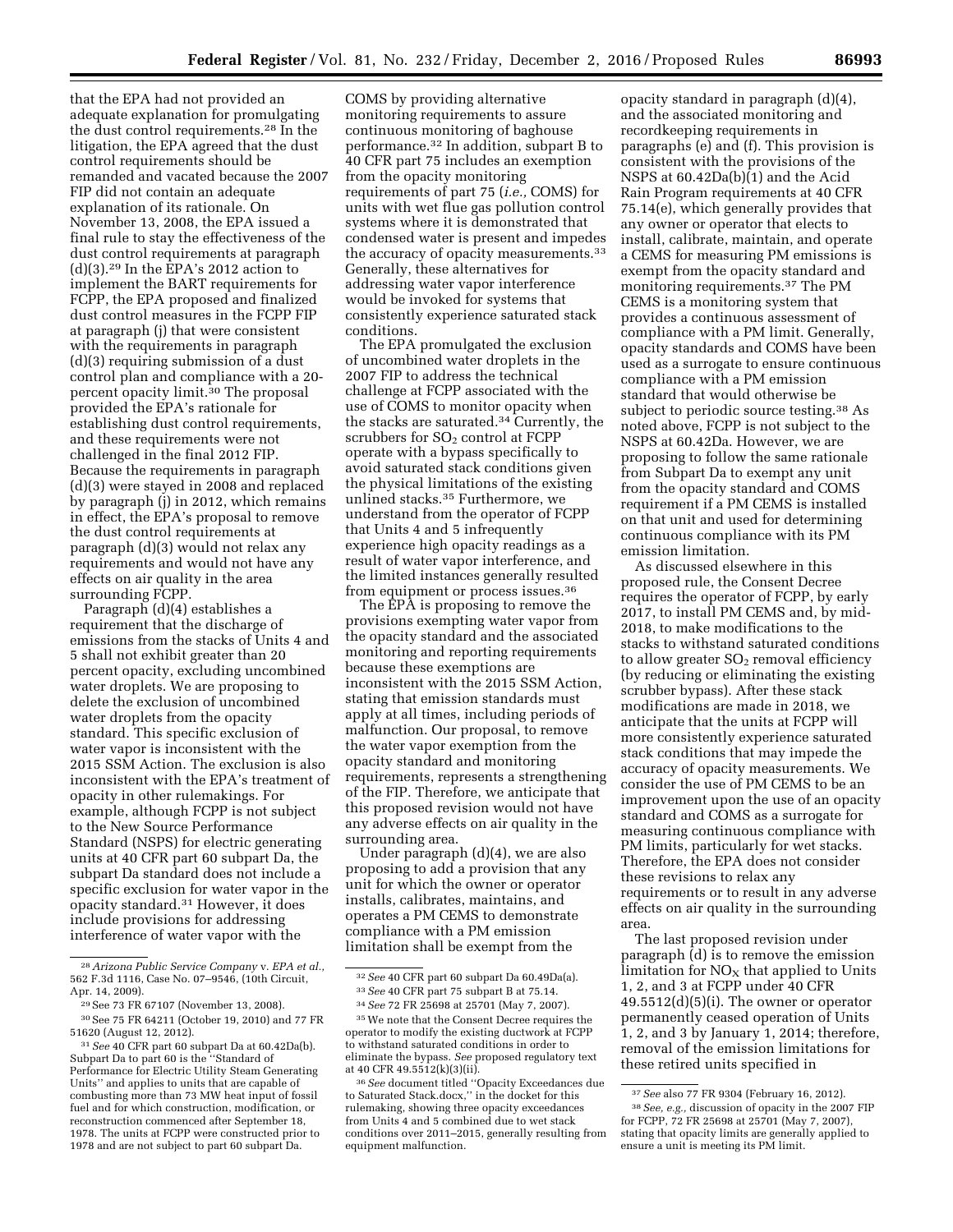paragraph (d)(5)(i) would not relax any requirements or have any effect on air quality in the area surrounding FCPP.

# 4. Revisions to 40 CFR 49.5512(e)

Paragraph (e) of 40 CFR 49.5512 generally relates to testing and monitoring requirements that follow in subparagraphs (e)(1)–(e)(8). Under paragraph (e), prior to subparagraph (e)(1), we are proposing to remove specific provisions for particulate matter testing and to move revised provisions for PM to subparagraph (e)(3). The EPA is proposing this revision to improve the clarity of the regulatory requirements. Therefore, this proposed revision, to address testing and monitoring requirements elsewhere, within specific sub-paragraphs in paragraph (e), would not relax any requirements or affect air quality in the surrounding area. We address the specific provisions related to revisions to the PM testing and monitoring provisions in a separate discussion on paragraph (e)(3).

In paragraph (e), we are also proposing to remove provisions related to opacity and move revised opacity monitoring requirements to paragraph (e)(6). We are proposing to remove the existing opacity monitoring exemption for periods when the stack is saturated and to remove the presumption that high opacity readings that occur when the baghouse is operating within normal parameters is caused by water vapor and shall not be considered a violation. As outlined in our justification for proposed revisions to paragraph (d)(4), the existing exemptions for opacity monitoring for periods of saturated stacks are inconsistent with the EPA's interpretation of CAA requirements to prohibit emission limitation exemptions and affirmative defenses applicable to excess emissions during malfunctions. The proposed revisions to the opacity standard and monitoring requirements strengthen the FIP and therefore, these changes would not affect air quality in the surrounding area.

In paragraph (e)(1), we are proposing to remove the provision specifying a compliance deadline for installing CEMS for  $SO_2$ ,  $NO_X$ , and a diluent because the CEMS for those pollutants have already been installed. The EPA is not revising the provisions related to the required operation, maintenance, or certification of the CEMS. Because we are proposing to delete a requirement that merely establishes a compliance date that has already been met, this proposed revision would not relax any requirements or affect air quality in the surrounding area.

In paragraph (e)(3), the EPA is proposing to revise the annual PM

testing requirements to require the owner or operator to either: Conduct PM testing in accordance with the quarterly testing specifications in the MATS Rule (*see* Table 5, 40 CFR part 63, subpart UUUUU); to install, calibrate, maintain, and operate a CPMS on each unit in accordance with the MATS Rule (*see* 40 CFR part 63, subpart UUUUU); or to install, calibrate, maintain, and operate a PM CEMS on each unit, in accordance with the MATS Rule (*see* 40 CFR part 63, subpart UUUUU). Currently, paragraph (e)(3) requires annual PM testing. We are proposing to align the PM testing requirement in the 2007 FIP with the testing requirements in the MATS Rule, which includes either quarterly testing or continuous monitoring. Therefore, this proposed revision would increase the frequency of PM testing required in the FIP from an annual basis to either a quarterly or a continuous basis. In addition, the testing provisions in the MATS Rule generally refer to the same test methods as those already referenced elsewhere in the FCPP FIP in paragraphs (e) and (i)(1), *e.g.,* 40 CFR part 60 Appendices A–1 through A–3, Methods 1 through 4, and Method 5. Therefore, this proposed revision streamlines testing for PM, does not relax any other requirements, and makes the testing requirements for PM under the FIP consistent with the PM testing requirements in a recent national rulemaking. This proposed revision would not have adverse impacts on air quality in the surrounding area.

In paragraph (e)(6), we are proposing to clarify that this opacity monitoring provision applies only to units at FCPP that are subject to the opacity standard at paragraph (d)(4). As discussed elsewhere in this proposed rule, we are proposing that the opacity standard would apply only if the owner or operator does not elect to monitor compliance with the PM limit using PM CEMS. If the opacity standard applies, under paragraph (e)(6) we are proposing three options for determining compliance with the opacity standard. The first option specifies separate compliance demonstrations for the opacity standard under dry and wet conditions. When the stack is dry (unsaturated), we are proposing to continue to require use of the existing COMS. However, during periods of wet (saturated) stack conditions, which are currently infrequent, the condensed water vapor may impede the accuracy of opacity measurements. Therefore, anticipating that saturated stack conditions at FCPP may occur more frequently in the future, we are proposing to require the owner or

operator to demonstrate compliance with the opacity standard during saturated stack conditions using visible emission performance testing. We consider the visible emission compliance demonstrations to provide reasonable demonstrations of compliance with the opacity standard during these infrequent occurrences. However, when the stacks at FCPP are lined to eliminate the scrubber bypass and result in consistently saturated stacks, continuous visible emission performance tests may be impractical. Therefore, we are proposing two additional options for determining compliance with the opacity standard. Both options are provided in 40 CFR part 60 subpart Da as alternatives to COMS for units experiencing interference from water vapor.39 In paragraph (e)(6)(ii), we are proposing a second option that requires the installation and maintenance of a CPMS, in accordance with the MATS Rule at 40 CFR part 63 subpart UUUUU, combined with periodic visible emission testing in accordance with 40 CFR 60.49Da(a)(3). In paragraph  $(e)(6)(iii)$ , we are proposing a third option that requires monitoring performance of the existing baghouses using a bag leak detection system in accordance with 40 CFR 60.48Da(o)(4), or an alternative bag leak detection system approved by the EPA, combined with periodic visible emission testing in accordance with 40 CFR 60.49Da(a)(3).40 As discussed elsewhere in this notice, the proposed revisions to the opacity standard and monitoring requirements would strengthen the FIP and benefit air quality in the surrounding area because they remove existing exemptions in the FIP and provide reasonable alternatives to address saturated stack conditions in a manner that is consistent with other national rulemakings.

Because Units 1, 2, and 3 have permanently ceased operation, we are proposing to delete the testing requirements for those units in paragraph (e)(8). Removal of the testing requirements for these retired units would not relax any requirements or have any effect on air quality in the area surrounding FCPP.

## 5. Revisions to 40 CFR 49.5512(f)

The EPA is proposing revisions to the reporting and recordkeeping requirements to provide additional clarity that all reports and notifications

<sup>39</sup>*See* 40 CFR 60.49Da(2)(i) and 60.49Da(a)(4)(ii). 40Under 40 CFR 60.13(h)(3)(i), the Administrator may approve alternatives to any monitoring procedures or requirements of part 60.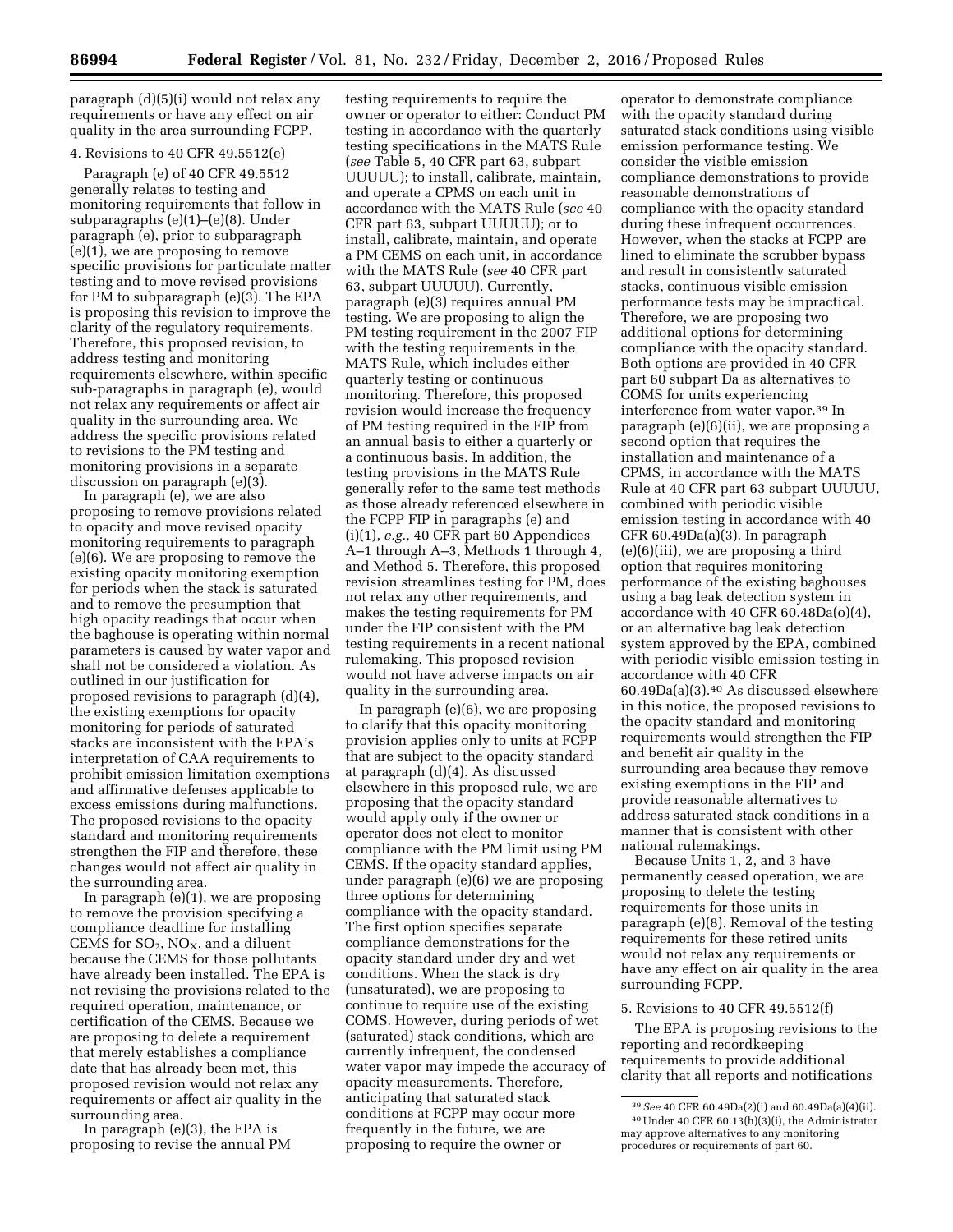required in paragraph (f), (f)(4), and  $(f)(4)(ii)$  must be submitted to the NNEPA and the EPA. Within the recordkeeping and reporting requirements in paragraph (f), we are proposing changes to clarify that any reports that are required to be submitted to the Regional Administrator or the Administrator must be submitted to the Director of NNEPA and to the Air Division Director at Region IX office of the EPA. We are also revising paragraph (f) to require that the Director of the Enforcement Division, in addition to the Director of the Air Division, at the Region IX office of the EPA, be provided reports and notifications. These proposed revisions do not relax any requirements or have any effect on air quality in the area surrounding FCPP.

Paragraph (f)(1) requires notification and recordkeeping requirements for the CEMS. The EPA is proposing to add the COMS and visible emission testing to the notification and recordkeeping requirements in this paragraph. These proposed revisions do not relax any requirements and would not adversely affect air quality in the area surrounding FCPP.

In paragraph (f)(3), we are proposing to delete the specification related to the frequency of particulate matter testing but are not proposing to modify any provisions related to PM testing reports to the EPA. As discussed elsewhere, we are proposing modifications to the PM testing requirements to align with the MATS Rule, which provides three options for demonstrating compliance with the PM emission limitations: Quarterly stack tests, CPMS, or PM CEMS. Deleting the specification in paragraph (f)(3) that PM testing occurs annually is consistent with the proposed revision to align the PM testing and monitoring requirements for FCPP with those of the MATS Rule.

In addition, in paragraphs (f)(4)(i) and (f)(4)(ii), we are proposing to delete the mailing addresses and other details related to reporting requirements, as they are redundant to the provisions in paragraph (f). All reports and notifications under paragraph (f) must be submitted to the NNEPA and the EPA, and we are proposing to clarify under paragraph (f) that all references to the Regional Administrator in that paragraph mean the Directors of the NNEPA and two divisions within the EPA Region IX office. Paragraph (f)(4) repeats addresses and other details already stated in paragraph (f). The EPA is proposing to delete these redundant provisions in paragraph (f)(4). We anticipate this revision would improve regulatory clarity and would have no

impact on air quality in the surrounding area.

Consistent with the proposed revisions to the opacity standard and COMS requirement in paragraphs (d) and (e), we are proposing to delete references to saturated stack conditions in paragraphs  $(f)(4)(i)$  and  $(f)(4)(i)(H)$ . In paragraph  $(f)(4)(i)(G)$ , we are also proposing to require the owner or operator to report opacity exceedances determined from the visible emission performance tests. As discussed elsewhere in this notice, because provisions in the existing FCPP FIP exempt the units from the opacity limit during periods where the stacks were saturated, the removal of the exemption represents a strengthening of the FIP and would not relax other requirements in the FCPP FIP.

#### 6. Revisions to 40 CFR 49.5512(h)

The EPA is proposing to delete the startup and shutdown exemptions for the opacity and PM emission limitations at paragraph (h)(2) and to delete the provisions related to an affirmative defense for malfunctions in paragraph (h)(3). As discussed previously, exemptions from emission limitations and provisions that allow an affirmative defense are inconsistent with CAA requirements. Using the same rationale we provided elsewhere in this notice, for the proposed revisions to 40 CFR 52.5512(c) and (d), the EPA is proposing to delete the provisions at paragraph (h)(2) that provide an exemption from emission limitations during periods of startup and shutdown and also to delete the provisions in the paragraph (h)(3) that provide an affirmative defense for malfunctions at FCPP. The proposed removal of these provisions strengthens the FIP and does not relax any other requirements in the FIP. Therefore, the removal of these revisions would not adversely affect air quality in the surrounding area.

#### 7. Revisions to 40 CFR 49.5512(i)

Under paragraph (i)(1), promulgated in the 2012 FIP, the EPA is proposing to delete the existing provisions related to annual PM testing and add a provision that PM testing shall be performed in accordance with paragraph (e)(3), which requires quarterly PM testing, or installation, calibration, and operation of CPMS, or PM CEMS, in accordance with the MATS Rule. This proposed revision would increase the frequency of PM testing from an annual basis to either a quarterly or continuous basis. The testing provisions in the MATS Rule generally refer to the same test methods already referenced in the FIP in

paragraphs (e) and (i)(1), *e.g.,* 40 CFR part 60 Appendices A–1 through A–3, Methods 1 through 4, and Method 5. This proposed revision would not relax any requirements and would make the testing requirements for PM under the FIP consistent with the PM testing requirements in recent national rulemakings. Therefore, this revision would not have adverse impacts on air quality in the surrounding area.

In addition, under paragraph (i)(2)(iii) of the 2012 FIP, we are proposing to correct a typographical error in a citation. Paragraph (i)(2)(iii) provides the schedule for the installation of addon post-combustion  $NO<sub>x</sub>$  controls and refers to interim emission limitations for  $NO<sub>X</sub>$  at paragraph (i)(2)(ii)(A). However, the interim emission limitations are found in paragraph (i)(2)(ii), and subparagraph  $(A)$  to paragraph  $(i)(2)(ii)$ does not exist. Although the interim limits under paragraph (i)(2)(ii) do not apply because the owner or operator elected to implement paragraph (i)(3) in lieu of paragraph (i)(2) for  $NO<sub>X</sub>$ , the EPA is proposing to correct this error in order to improve regulatory clarity. This proposed revision would have no effect on air quality in the surrounding area.

#### 8. Addition of 40 CFR 49.5513(k)

The EPA is proposing to add paragraph (k) to include provisions required for compliance with the Consent Decree. The EPA is not revisiting or opening for comment any of the specific requirements of the Consent Decree and is requesting comment only on whether the EPA has incorporated all appropriate requirements from the Consent Decree into the FIP. Generally, the Consent Decree established emission limitations and other requirements to reduce emissions of  $SO_2$ ,  $NO<sub>X</sub>$  and PM. The Consent Decree requires the owner or operator to modify the existing ductwork and stacks for Units 4 and 5 to accommodate a wet stack in order to eliminate the need to bypass flue gas around the scrubbers and to achieve and maintain an  $SO<sub>2</sub>$  removal efficiency of at least 95 percent, which is more stringent than the requirement to achieve an 88 percent removal efficiency in paragraph  $(d)(1)(i)$ . The Consent Decree also established an emission limitation for  $NO<sub>X</sub>$  of 0.080 lb/MMBtu, which is more stringent than the  $NO<sub>X</sub>$  limit of 0.098 lb/ MMBtu in 40 CFR 49.5512(i)(3) from the 2012 FIP. Finally, the Consent Decree established a PM emission limitation of 0.0150 lb/MMBtu for Units 4 and 5, which is more stringent than the PM limit of 0.015 lb/MMBtu that was applied to those units in the 2012 FIP. Because the Consent Decree set more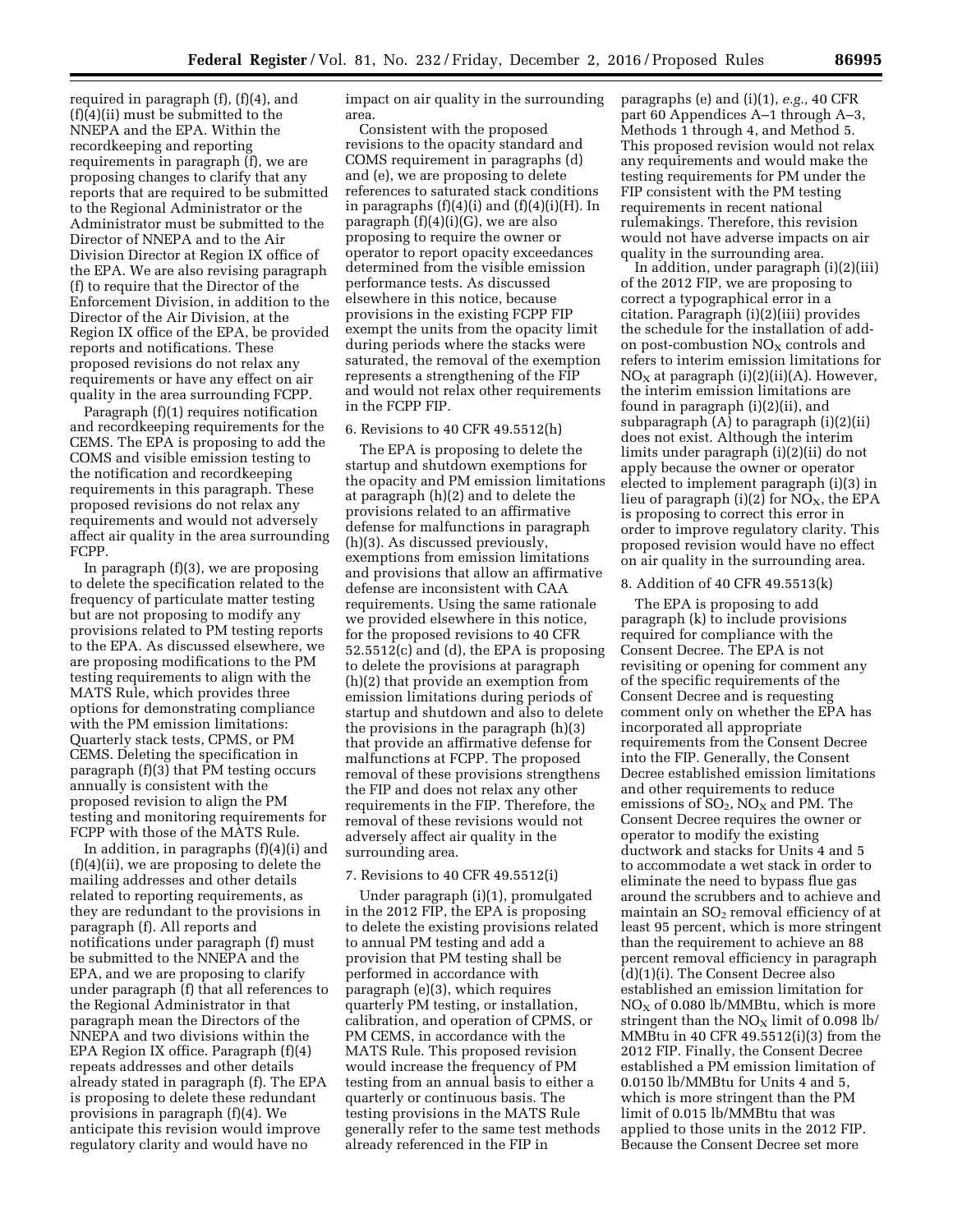stringent emission limitations, the proposed revision to incorporate the provisions of the Consent Decree into the FIP for FCPP strengthens the FIP and would not relax any existing requirements. In this action, the EPA is merely proposing to incorporate the existing Consent Decree requirements into the FIP for FCPP and is requesting comment only on whether the EPA has incorporated all appropriate requirements from the Consent Decree into the FIP. The Consent Decree is anticipated to benefit air quality, and the proposed inclusion of the Consent Decree requirements in the FIP would make those requirements continue to be federally enforceable after the Consent Decree is terminated.

# *C. Compliance Schedule*

The EPA proposes that the requirements contained in this proposal will become enforceable on the effective date following final promulgation of this FIP revision unless otherwise provided in a specific provision of the FIP.

# **IV. Proposed Action and Solicitation of Comments**

As described above, the EPA proposes revisions to the FCPP FIP for several reasons: (1) To make certain provisions in the FIP consistent with national rulemakings and other actions since 2012; (2) to update the FIP to reflect recent operating changes; and (3) to add new provisions to the FIP to include the requirements of the Consent Decree.

The EPA solicits comments on the limited revisions of the FCPP FIP that we are proposing in this rulemaking. We are also soliciting comment on whether the EPA has accurately incorporated the requirements from the Consent Decree into paragraph (k) of the FIP. We are not accepting comment on any provisions of the FCPP FIP that we are not proposing to revise, and we are not accepting comment on the specific requirements of the Consent Decree. Accordingly, please limit your comments to those specific provisions recited above that we are proposing to revise in today's action.

## **V. Environmental Justice Considerations**

The Four Corners Power Plant is located on the reservations lands of the Navajo Nation, and the EPA recognizes there is significant community interest in the emissions and environmental effects of this facility. As discussed elsewhere in this document, the proposed revisions to the FCPP FIP would: Strengthen the FIP by removing emission limitation exemptions for periods of startup, shutdown, and

saturated stacks; remove an affirmative defense applicable to excess emissions during malfunctions; and codify more stringent emission limitations for  $SO<sub>2</sub>$ , NOX, and PM from a Consent Decree dated August 17, 2015. Additional revisions to the FCPP FIP proposed in this notice, including to streamline certain testing requirements to be consistent with national rulemakings promulgated since 2008 and to remove requirements for units that have permanently ceased operation, would not relax any condition in the FCPP FIP. Therefore, the EPA considers this proposed action to be beneficial for human and environmental health, and to have no potential disproportionately high and adverse effects on minority, low-income, or indigenous populations.

# **VI. Statutory and Executive Order Reviews**

*A. Executive Order 12866: Regulatory Planning and Review and Executive Order 13563: Improving Regulation and Regulatory Review* 

This action is not a significant regulatory action and was therefore not submitted to the Office of Management and Budget (OMB) for review.

## *B. Paperwork Reduction Act (PRA)*

This action does not impose an information collection burden under the provisions of the Paperwork Reduction Act, 44 U.S.C. 3501 *et seq.* This rule applies to only one facility. Therefore, its recordkeeping and reporting provisions do not constitute a 'collection of information'' as defined under 44 U.S.C. 3502(3) and 5 CFR 1320.3(c).

# *C. Regulatory Flexibility Act (RFA)*

I certify that this proposed action will not have a significant economic impact on a substantial number of small entities. This action will not impose any requirements on small entities. Firms primarily engaged in the generation, transmission, and/or distribution of electric energy for sale are small if, including affiliates, the total electric output for the preceding fiscal year did not exceed four million megawatt-hours. Each of the owners of the facility (*i.e.,*  Arizona Public Service, Salt River Project, Tucson Electric Power, and El Paso Electric) affected by this rule exceed this threshold.

# *D. Unfunded Mandates Reform Act (UMRA)*

This action does not contain an unfunded mandate of \$100 million or more as described in UMRA, 2 U.S.C. 1531–1538, and does not significantly or uniquely affect small governments.

# *E. Executive Order 13132: Federalism*

This action does not have federalism implications. It will not have substantial direct effects on the states, on the relationship between the national government and the states, or on the distribution of power and responsibilities among the various levels of government.

## *F. Executive Order 13175: Consultation and Coordination With Indian Tribal Governments*

This action does not have tribal implications, as specified in Executive Order 13175. Although this proposed action affects a facility located in Indian country, the proposed limited revisions to existing provisions in the FIP for FCPP, and the incorporation of provisions into the FIP from a Consent Decree, which has already undergone public review and was the subject of tribal consultation, will not have substantial direct effects on any Indian tribes, on the relationship between the federal government and Indian tribes, or on the distribution of power and responsibilities between the federal government and Indian tribes. Thus, Executive Order 13175 does not apply to this action. However, we note that we have engaged in numerous discussions with the NNEPA during the development of this proposed rule and continue to invite consultation on this proposed action.

# *G. Executive Order 13045: Protection of Children From Environmental Health Risks and Safety Risks*

EPA interprets EO 13045 as applying only to those regulatory actions that concern health or safety risks that EPA has reason to believe may disproportionately affect children, per the definition of ''covered regulatory action'' in section 2–202 of the Executive Order. This action is not subject to Executive Order 13045 because it does not concern an environmental health risk or safety risk.

# *H. Executive Order 13211: Actions Concerning Regulations That Significantly Affect Energy Supply, Distribution, or Use*

This action is not subject to Executive Order 13211 because it is not a significant regulatory action under Executive Order 12866.

## *I. National Technology Transfer and Advancement Act*

This action involves technical standards. The technical standards in this action are based on the technical standards used in other rulemakings promulgated by the EPA. We refer to the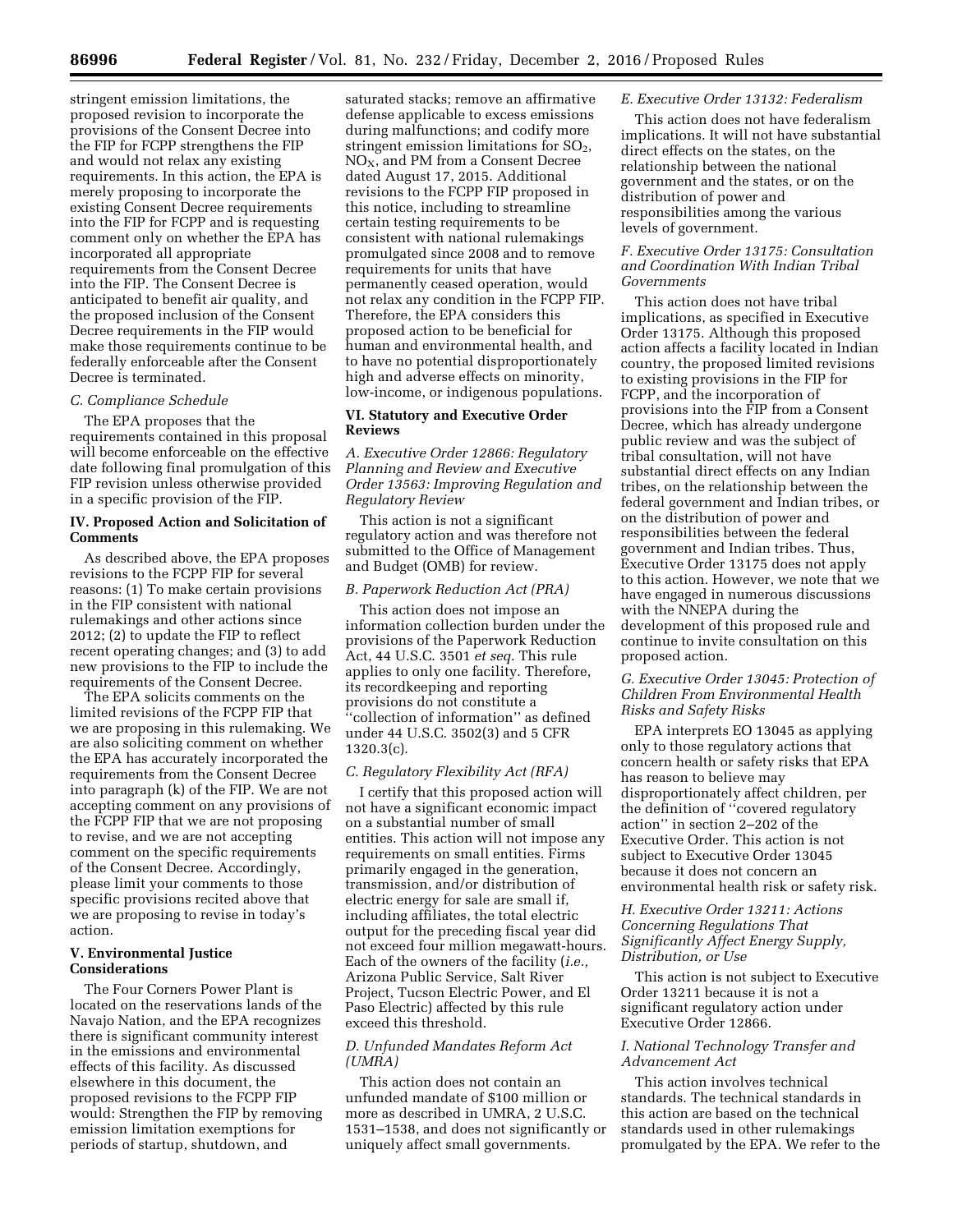discussion of the technical standards and voluntary consensus standards in the final rule for 40 CFR part 60 subpart Da and 40 CFR part 63 subpart UUUUU at 77 FR 9304 at 9441 (February 16, 2012).

# *J. Executive Order 12898: Federal Actions To Address Environmental Justice in Minority Populations and Low-Income Populations*

The EPA believes the human health or environmental risk addressed by this action will not have potential disproportionately high and adverse human health or environmental effects on minority, low-income or indigenous populations. If this rule is finalized as proposed, we expect that the limited revisions to the FIP will strengthen requirements for periods of startup, shutdown, and malfunction and will not relax any other existing requirements. Additional revisions related to streamlining of PM testing and providing options for PM and opacity testing that are in accordance with other rulemakings from the EPA will not affect air quality in the area surrounding FCPP.

## **List of Subjects in 40 CFR Part 49**

Environmental protection, Administrative practice and procedure, Air pollution control, Incorporation by reference, Indians, Intergovernmental relations, Reporting and recordkeeping requirements, Startup shutdown and malfunction.

Dated: November 22, 2016.

## **Alexis Strauss,**

*Acting Regional Administrator, Region IX.* 

Chapter I, title 40, of the Code of Federal Regulations is proposed to be amended as follows:

## **PART 49—INDIAN COUNTRY: AIR QUALITY PLANNING AND MANAGEMENT**

■ 1. The authority citation for part 49 continues to read as follows:

**Authority:** 42 U.S.C. 7401, *et seq.* 

### **Subpart L—Implementation Plans for Tribes—Region IX**

- $\blacksquare$  2. Section 49.5512 is amended by:
- a. Revising paragraph (a);

■ b. Revising paragraph (c) introductory text;

■ c. Removing and reserving paragraph  $(c)(1);$ 

- $\blacksquare$  d. Revising paragraph (c)(7);
- e. Revising paragraph (c)(12);
- $\blacksquare$  f. Revising paragraph (c)(13);

■ g. Revising paragraph (d) introductory text;

 $\blacksquare$  h. Revising paragraph  $(d)(2)$ ;

■ i. Removing and reserving paragraph (d)(3);

- $\blacksquare$  j. Revising paragraph  $(d)(4)$ ;
- $\blacksquare$  k. Revising paragraph  $(d)(5)$ ;

■ l. Revising paragraph (e) introductory text;

- $\blacksquare$  m. Revising paragraph (e)(1);
- n. Revising paragraph (e)(3);
- o. Revising paragraph (e)(6);
- p. Removing and reserving paragraph (e)(8);
- q. Revising paragraph (f) introductory text;
- $\blacksquare$  r. Revising paragraph  $(f)(1)$ ;
- s. Revising paragraph (f)(3)
- introductory text;

■ t. Revising paragraphs (f)(4)(i) introductory text,  $(f)(4)(i)(G)$  and  $(H)$  and  $(f)(4)(ii)$ :

■ u. Removing and reserving paragraphs (h)(2) and (3);

■ v. Revising paragraph (i)(1);

 $\blacksquare$  w. Revising paragraph (i)(2)(iii)(A); and

■ x. Adding paragraph (k). The text to read as follows:

**§ 49.5512 Federal Implementation Plan Provisions for Four Corners Power Plant, Navajo Nation.** 

(a) Applicability. The provisions of this section shall apply to each owner or operator of the coal burning equipment designated as Units 1, 2, 3, 4, and 5 at the Four Corners Power Plant (the Plant) on the Navajo Nation Indian Reservation located in the Four Corners Interstate Air Quality Control Region (see 40 CFR 81.121). Units 1, 2, and 3 at the Four Corners Power Plant permanently ceased operation by January 1, 2014, pursuant to the requirements of paragraph (i)(3). \* \* \* \* \*

(c) *Definitions.* For the purposes of paragraphs (a)–(j): (1) [Reserved]

\* \* \* \* \*

(7) Malfunction means any sudden and unavoidable failure of air pollution control equipment or process equipment or of a process to operate in a normal or usual manner.

\* \* \* \* \* (12) Shutdown means the cessation of operation of any air pollution control equipment, process equipment, or process for any purpose. For Units 4 or 5, shutdown begins when the unit drops below 300 MW net load with the intent to remove the unit from service.

(13) Startup means the setting into operation of any air pollution control equipment, process equipment, or process for any purpose. For Units 4 or 5, startup ends when the unit reaches 400 MW net load.

\* \* \* \* \*

(d) *Emissions Standards and Control Measures.* The following emission limits shall apply at all times.

\* \* \* \* \* (2) *Particulate Matter.* No owner or operator shall discharge or cause the discharge of particulate matter from any coal burning equipment into the atmosphere in excess of 0.050 pounds per million British thermal unit (lb/ MMBtu) of heat input (higher heating value).

(3) [Reserved].

(4) *Opacity.* No owner or operator shall discharge or cause the discharge of emissions from the stacks of Units 4 and 5 into the atmosphere exhibiting greater than 20 percent opacity, averaged over any six (6) minute period, except for one six (6) minute period per hour of not more than 27 percent opacity. Any unit for which the owner or operator installs, calibrates, maintains, and operates particulate matter CEMS under paragraph (e)(3) of this section shall be exempt from this opacity standard in this paragraph (d)(4) and associated requirements in paragraphs (e) and (f) to demonstrate compliance with the opacity standard.

(5) *Oxides of nitrogen.* No owner or operator shall discharge or cause the discharge of  $NO<sub>X</sub>$  into the atmosphere in excess of the amounts specified below.

(i) 0.65 lb/MMBtu of heat input per unit averaged over any successive thirty (30) boiler operating-day period from Units 4 and 5;

(ii) 335,000 lb per 24-hour period when coal-burning equipment is operating, on a plant-wide basis; for each hour when coal-burning equipment is not operating, this limitation shall be reduced. If the unit which is not operating is Unit 1, 2, or 3, the limitation shall be reduced by 1,542 lb per hour for each unit which is not operating. If the unit which is not operating is Unit 4 or 5, the limitation shall be reduced by 4,667 lb per hour for each unit which is not operating.

(e) Testing and Monitoring. Compliance with the emissions limits set for  $SO_2$  and  $NO_X$  shall be determined by using data from a CEMS unless otherwise specified in paragraphs (e)(2) and (e)(4) of this section.

(1) The owner or operator shall maintain and operate CEMS for  $SO<sub>2</sub>$ , NO or  $NO<sub>X</sub>$ , and a diluent, and for Units 4 and 5 only, COMS, in accordance with 40 CFR 60.8 and 60.13, and appendix B of 40 CFR part 60. Completion of 40 CFR part 75 monitor certification requirements shall be deemed to satisfy the requirements under 40 CFR 60.8 and 60.13 and appendix B of part 60. The owner or operator shall comply with the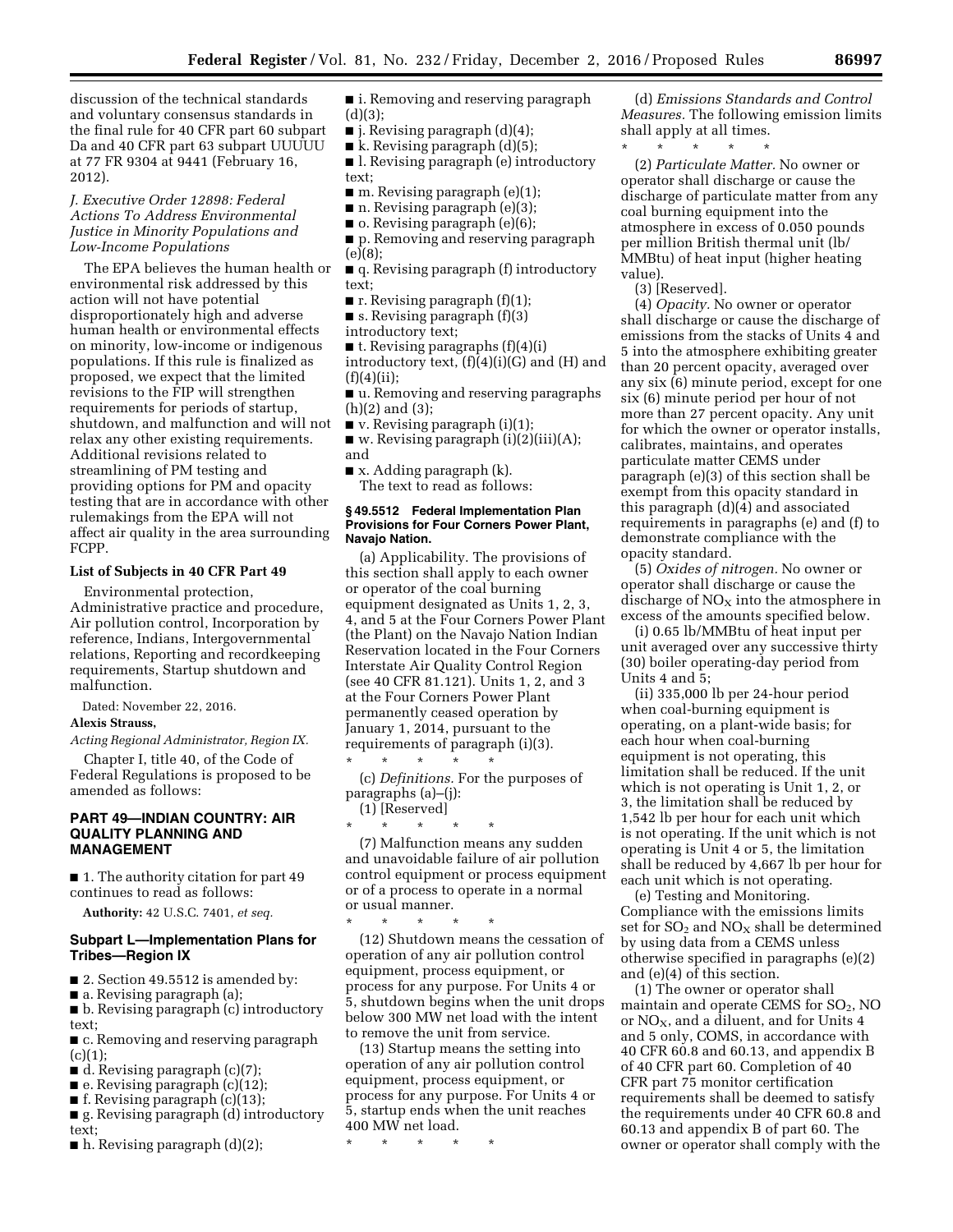quality assurance procedures for CEMS found in 40 CFR part 75, and all reports required thereunder shall be submitted to the Regional Administrator. The owner or operator shall provide the Regional Administrator notice in accordance with 40 CFR 75.61.

\* \* \* \* \*

(3) To assure continuous compliance with the particulate matter limits in paragraph (d)(2), the owner or operator shall either conduct particulate matter testing in accordance with the testing specifications outlined in Table 5 of 40 CFR part 63 subpart UUUUU, or install, calibrate, operate, and maintain a continuous parametric monitoring system (CPMS) for that unit in accordance with 40 CFR part 63 subpart UUUUU, or install, calibrate, maintain, and operate particulate matter CEMS in accordance with 40 CFR part 63 subpart UUUUU. The owner or operator shall submit a written notification, in accordance with paragraph (f), of intent to demonstrate compliance with this paragraph by using a CPMS or PM CEMS. This notification shall be sent at least 30 calendar days before the initial startup of the monitor for compliance determination purposes. The owner or operator may discontinue operation of the monitor and instead return to demonstration of compliance with this paragraph using quarterly PM testing by submitting written notification, in accordance with paragraph (f), of such intent at least 30 calendar days before shutdown of the monitor for compliance determination purposes. Nothing in this paragraph replaces or supersedes the requirements for PM CEMS in the August 17, 2015 Consent Decree under paragraph (k).

\* \* \* \* \*

(6) If the opacity standard in paragraph (d)(4) applies, the owner or operator shall demonstrate compliance with the opacity standard using one of the following options:

(i) Operate Continuous Opacity Monitoring Systems (COMS) and maintain a set of opacity filters to be used as audit standards. Compliance with the opacity standard during periods of dry (unsaturated) stack conditions shall be determined using COMS. Compliance with the opacity standard during periods of wet (saturated) stack conditions shall be determined using visible emission performance testing specified in 40 CFR part 60 appendix A–4 Method 9 during the duration of the saturated stack condition, or

(ii) Install, calibrate, operate, and maintain a continuous parametric monitoring system (CPMS) for that unit in accordance with 40 CFR part 63 subpart UUUUU, including the requirements for the development of site-specific monitoring plans and recordkeeping and reporting; and conduct periodic performance testing of visible emissions using the procedures specified in paragraphs 40 CFR 60.49Da(a)(3), or

(iii) monitor performance of the baghouses using a bag leak detection system in accordance with 40 CFR 60.48Da(o)(4), or an alternative bag leak detection system approved by the EPA, including requirements for the development of site-specific monitoring plans and recordkeeping and reporting; and conduct periodic performance testing of visible emissions using the procedures specified in paragraphs 40 CFR 60.49Da(a)(3).

\* \* \* \* \*

(8) [Reserved]

(f) *Reporting and Recordkeeping Requirements.* All requests, reports, submittals, notifications, and other communications to the Regional Administrator or Administrator required by this paragraph (f) and references therein shall be submitted to the Director, Navajo Nation Environmental Protection Agency, P.O. Box 339, Window Rock, Arizona 86515, (928) 871–7692, (928) 871–7996 (facsimile); to the Director, Air Division, U.S. Environmental Protection Agency, Region IX, to the attention of Mail Code: AIR–3, at 75 Hawthorne Street, San Francisco, California 94105, (415) 972– 397490, (415) 947–3579 (facsimile); and to the Director, Enforcement Division, U.S. Environmental Protection Agency, to the attention of Mail Code ENF–2–1, at 75 Hawthorne Street, San Francisco, California, 94105, (415) 972–3982, or by email to *r9.aeo@epa.gov.* For each unit subject to the emissions limitation in this section and upon completion of the installation of CEMS and COMS as required in this section, the owner or operator shall comply with the following requirements:

(1) For each emissions limit in this section, comply with the notification and recordkeeping requirements for CEMS and COMS compliance monitoring in 40 CFR 60.7(c) and (d), and for visible emissions testing, if applicable under paragraph (e)(6), record and report results of the test in accordance with 40 CFR 60.7(d).

\* \* \* \* \* (3) Furnish the Regional Administrator with reports describing the results of the particulate matter emissions tests postmarked within sixty (60) days of completing the tests. Each

report shall include the following information:

- \* \* \* \* \*
	- (4) \* \* \*

(i) For excess emissions, the owner or operator shall notify the Regional Administrator by telephone or in writing within one business day (initial notification). A complete written report of the incident shall be submitted within ten (10) working days of the initial notification. The complete written report shall include: \* \* \* \* \*

(G) For an opacity exceedance, the 6 minute average opacity monitoring data or visible emission performance test results greater than 20 percent opacity for the 24 hours prior to and during the exceedance for Units 4 and 5; and

(H) The efforts taken or being taken to minimize the excess emissions and to repair or otherwise bring the Plant into compliance with the applicable emissions limit(s) or other requirements.

(ii) If the period of excess emissions extends beyond the submittal of the written report, the owner or operator shall also notify the Regional Administrator in writing of the exact time and date when the excess emissions stopped. Compliance with the excess emissions notification provisions of this section shall not excuse or otherwise constitute a defense to any violations of this section or of any law or regulation which such excess emissions or malfunction may cause.  $\star$   $\star$ 

 $(i) * * * *$ 

(1) Particulate Matter from Units 4 and 5 shall be limited to 0.015 lb/ MMBtu for each unit. Particulate matter testing shall be performed in accordance with paragraph (e)(3) of this section.

(A) Within 4 years of the effective date of this rule, FCPP shall have installed add-on post-combustion  $\rm{NO_{X}}$ controls on at least 750 MW (net) of generation to meet the interim emission limit in paragraph (i)(2)(ii) of this section.

\* \* \* \* \* (k) Emission limitations from August 17, 2015 Consent Decree. The emission limitations and other requirements from this paragraph (k), originally contained in a Consent Decree filed on August 17, 2015 in the United States District Court for the District of New Mexico, are in addition to the requirements in paragraphs (a) through (j) of this section.

(1) *Definitions.* Every term expressly defined in this paragraph (k) shall have the meaning given that term herein. Every other term used in this paragraph

 $(2) * *^{\circ}$ 

 $(iii) * * * *$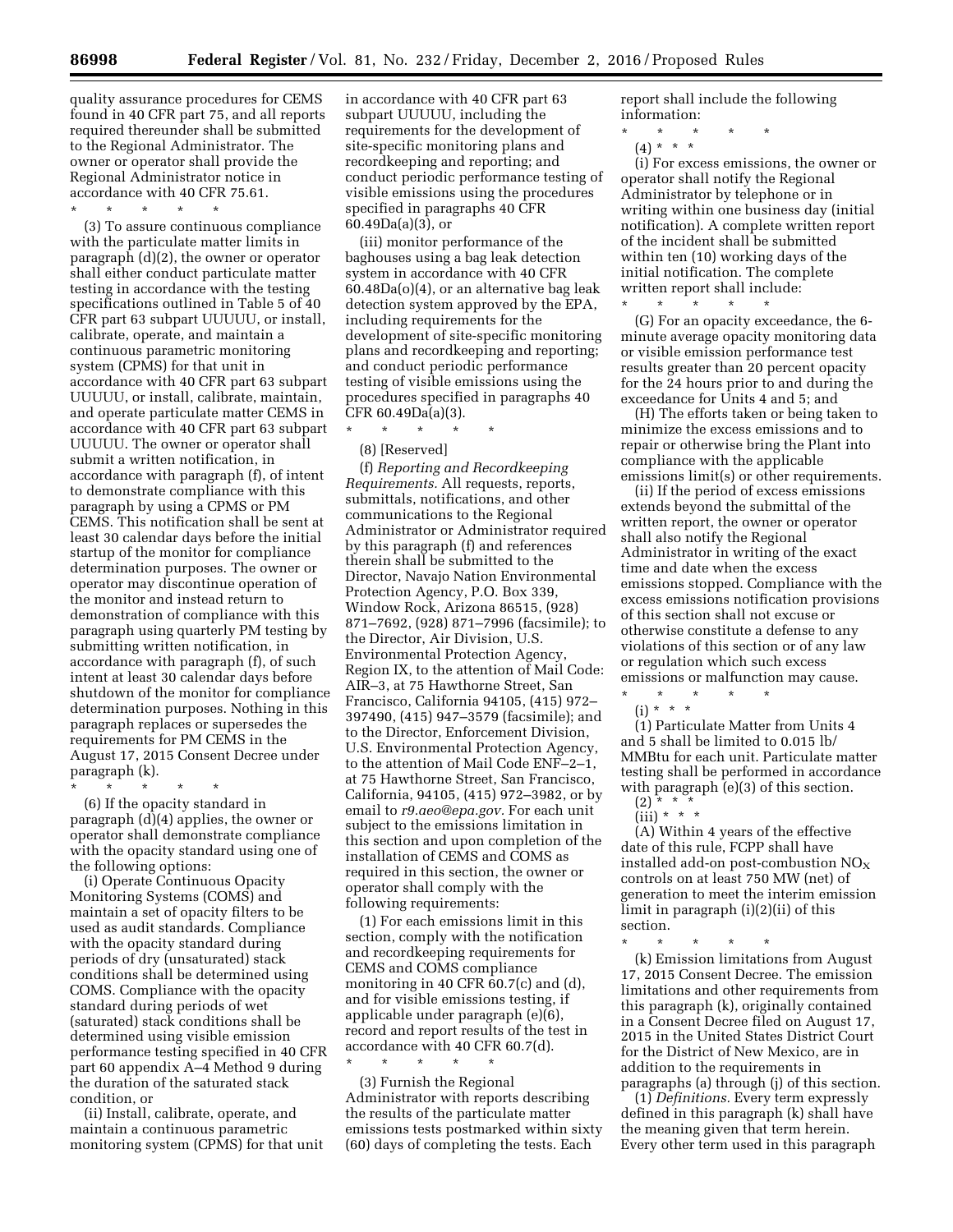(k) that is also a term used under the Act including emissions from startup, or in a federal regulation implementing the Act shall mean what such term means under the Act or those regulations.

(i) A "30-Day Rolling Average  $NO_X$ Emission Rate'' for a Unit shall be expressed in lb/MMBtu and calculated in accordance with the following procedure: First, sum the total pounds of  $NO<sub>X</sub>$  emitted from the Unit during the current Unit Operating Day and the previous twenty nine (29) Unit Operating Days; second, sum the total heat input to the Unit in MMBtu during the current Unit Operating Day and the previous twenty-nine (29) Unit Operating Days; and third, divide the total number of pounds of  $NO<sub>X</sub>$  emitted during the thirty (30) Unit Operating Days by the total heat input during the thirty (30) Unit Operating Days. A new 30-Day Rolling Average  $NO<sub>x</sub>$  Emission Rate shall be calculated for each new Unit Operating Day. Each 30-Day Rolling Average  $NO<sub>x</sub>$  Emission Rate shall include all emissions that occur during all periods within any Unit Operating Day, including emissions from startup, shutdown, and Malfunction.

(ii) A "30-Day Rolling Average  $SO_2$ Removal Efficiency'' means the percent reduction in the mass of  $SO<sub>2</sub>$  achieved by a Unit's FGD system over a thirty (30) Unit Operating Day period and shall be calculated as follows: Step one, sum the total pounds of  $SO<sub>2</sub>$  emitted as measured at the outlet of the FGD system for the Unit during the current Unit Operating Day and the previous twenty-nine (29) Unit Operating Days as measured at the outlet of the FGD system for that Unit; step two, sum the total pounds of  $SO<sub>2</sub>$  delivered to the inlet of the FGD system for the Unit during the current Unit Operating Day and the previous twenty-nine (29) Unit Operating Days as measured at the inlet to the FGD system for that Unit (this shall be calculated by measuring the ratio of the  $\rm lb/MM$ Btu  $\rm SO_2$  inlet to the  $lb/MM$ Btu  $SO<sub>2</sub>$  outlet and multiplying the outlet pounds of  $SO<sub>2</sub>$  by that ratio); step three, subtract the outlet  $SO<sub>2</sub>$ emissions calculated in step one from the inlet  $SO<sub>2</sub>$  emissions calculated in step two; step four, divide the remainder calculated in step three by the inlet  $SO<sub>2</sub>$  emissions calculated in step two; and step five, multiply the quotient calculated in step four by 100 to express as a percentage of removal efficiency. A new 30-Day Rolling Average SO2 Removal Efficiency shall be calculated for each new Unit Operating Day, and shall include all emissions that occur during all periods within each Unit Operating Day,

shutdown, and Malfunction.

(iii) ''Annual Tonnage Limitation'' means the limitation on the number of tons of the pollutant in question that may be emitted from FCPP during the relevant calendar year (*i.e.,* January 1 through December 31), and shall include all emissions of the pollutant emitted during periods of startup, shutdown and Malfunction.

(iv) ''Baghouse'' means a full stream (fabric filter) particulate emissions control device.

(v) ''Clean Air Act'' and ''the Act'' mean the federal Clean Air Act, 42 U.S.C. 7401–7671q, and its implementing regulations.

(vi) ''CEMS'' and ''Continuous Emission Monitoring System,'' mean, for obligations involving the monitoring of  $NO<sub>X</sub>$  and  $SO<sub>2</sub>$  emissions under this paragraph (k), the devices defined in 40 CFR 72.2, and the  $SO<sub>2</sub>$  monitors required by this paragraph (k) for determining compliance with the 30- Day Rolling Average SO<sub>2</sub> Removal Efficiency requirement set forth in this paragraph (k).

(vii) ''Continuous Operation,'' ''Continuously Operate,'' and ''Continuously Operating'' mean that when a pollution control technology or combustion control is required to be used at a Unit pursuant to this paragraph (k) (including, but not limited to, SCR, FGD, or Baghouse), it shall be operated at all times such Unit is in operation, consistent with the technological limitations, manufacturers' specifications, good engineering and maintenance practices, and good air pollution control practices for minimizing emissions (as defined in 40 CFR 60.11(d)) for such equipment and the Unit.

(viii) ''Day'' means calendar day unless otherwise specified in this paragraph (k).

(ix) ''Emission Rate'' means, for a given pollutant, the number of pounds of that pollutant emitted per million British thermal units of heat input (''lb/ MMBtu''), measured in accordance with this paragraph (k).

(x) ''Flue Gas Desulfurization System'' and ''FGD'' mean a pollution control device that employs flue gas desulfurization technology, including an absorber utilizing lime slurry, for the reduction of  $SO<sub>2</sub>$  emissions.

(xi) ''Fossil Fuel'' means any hydrocarbon fuel, including coal, petroleum coke, petroleum oil, or natural gas.

(xii) ''lb/MMBtu'' means one pound of a pollutant per million British thermal units of heat input.

(xiii) ''Make-Right Vendor Guarantee'' means, for an SCR, a guarantee offered by an SCR vendor that covers the SCR, including the catalyst, ammonia injection system, and support structure, under operating conditions (excluding any Malfunctions) above minimum operating temperature for the SCR, the achievement of which is demonstrated solely during two performance tests: One performance test no later than 90 Days after initial operation of the SCR, and one performance test after no fewer than 16,000 hours of SCR operation, but no later than December 31, 2020 regardless of the number of operating hours achieved. If the SCR does not meet the guarantee in one of these two performance tests, a Make-Right Vendor Guarantee requires the SCR vendor to repair, replace, or correct the SCR to meet the specified guaranteed Emission Rate, which is demonstrated by successful achievement of a performance test.

(xiv) ''Malfunction'' means any sudden, infrequent, and not reasonably preventable failure of air pollution control equipment, process equipment, or a process to operate in a normal or usual manner. Failures that are caused in part by poor maintenance or careless operation are not Malfunctions.

 $(xv)$  "NO<sub>X</sub> Allowance" means an authorization or credit to emit a specified amount of  $NO<sub>x</sub>$  that is allocated or issued under an emissions trading or marketable permit program of any kind established under the Clean Air Act or an applicable implementation plan. Although no  $NO<sub>X</sub>$  Allowance program is applicable to FCPP as of the promulgation of this paragraph (k), this definition of " $NO<sub>X</sub>$  Allowance" includes authorizations or credits that may be allocated or issued under emissions trading or marketable permit programs that may become applicable to FCPP in the future.

(xvi) ''Operating Day'' means any Day on which a Unit fires Fossil Fuel.

(xvii) ''PM'' means total filterable particulate matter, measured in accordance with the provisions of this paragraph (k).

(xviii) ''PM CEMS'' and ''PM Continuous Emission Monitoring System'' mean, for obligations involving the monitoring of PM emissions under this paragraph (k), the equipment that samples, analyzes, measures, and provides, by readings taken at frequent intervals, an electronic and/or paper record of PM emissions.

(xix) ''Removal Efficiency'' means, for a given pollutant, the percentage of that pollutant removed by the applicable emission control device, measured in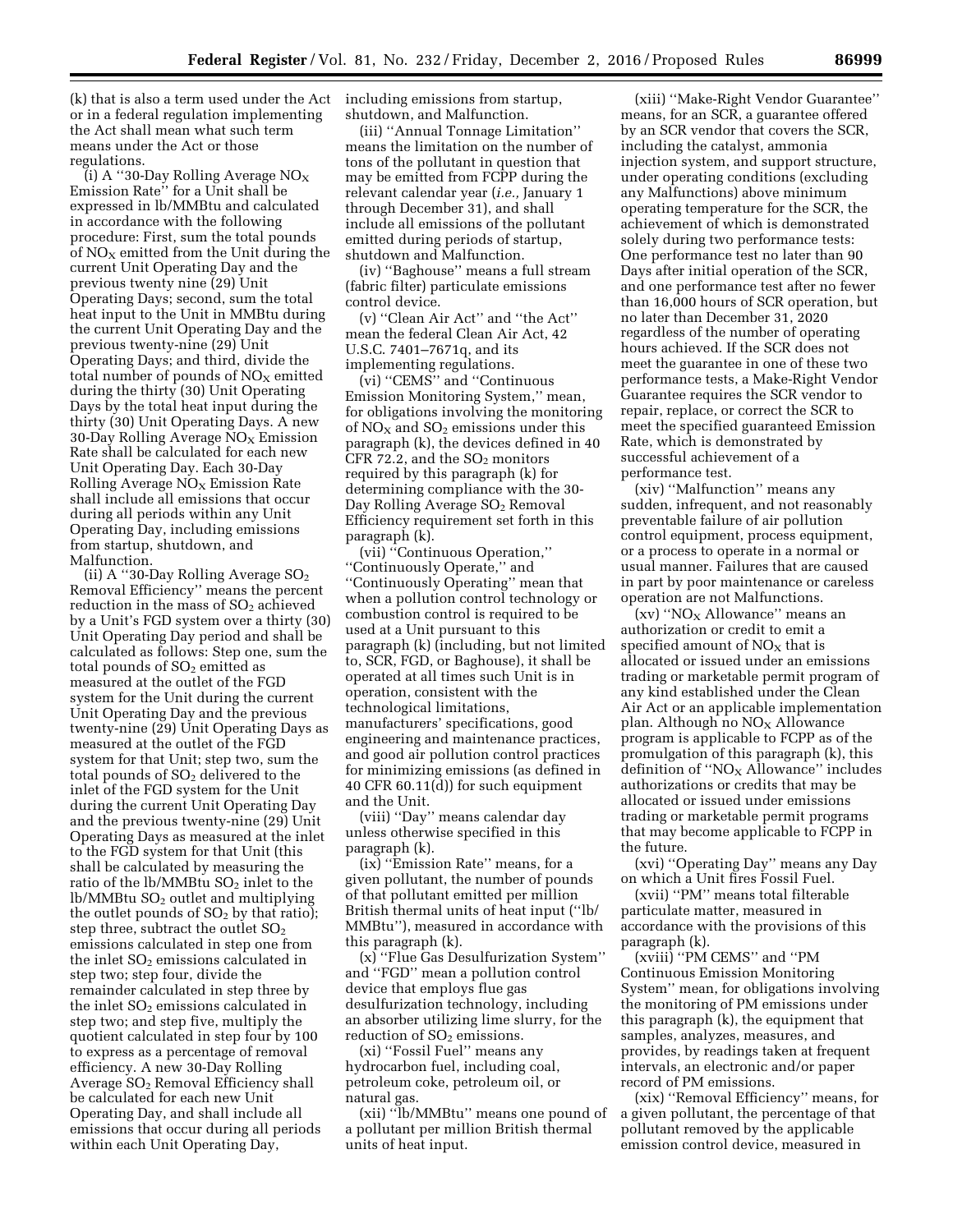accordance with the provisions of this paragraph (k).

(xx) ''Selective Catalytic Reduction'' and ''SCR'' mean a pollution control device that destroys  $NO<sub>x</sub>$  by injecting a reducing agent (*e.g.,* ammonia) into the flue gas that, in the presence of a catalyst (*e.g.,* vanadium, titanium, or zeolite), converts  $NO<sub>X</sub>$  into molecular nitrogen and water.

(xxi) ''Semi-annual reports'' are periodic reports that are submitted to EPA within 60 days after the end of each half of the calendar year.

(xxii) ''SO2 Allowance'' means an authorization to emit a specified amount of  $SO<sub>2</sub>$  that is allocated or issued under an emissions trading or marketable permit program of any kind established under the Clean Air Act or an applicable implementation plan, including as defined at 42 U.S.C. 7651a(3).

(xxiii) ''Surrender'' means to permanently surrender  $SO<sub>2</sub>$  Allowances so that such  $SO<sub>2</sub>$  Allowances can never be used to meet any compliance requirement under the Clean Air Act or this paragraph (k).

(xxiv) ''Unit'' means, solely for purposes of this paragraph (k), collectively, the coal pulverizer, stationary equipment that feeds coal to the boiler, the boiler that produces steam for the steam turbine, the steam turbine, the generator, equipment necessary to operate the generator, steam turbine and boiler, and all ancillary equipment, including pollution control equipment, at or serving a coal-fired steam electric generating unit at FCPP.

(xxv) ''Wet Stack'' means a stack designed to be capable of use with a saturated gas stream constructed with liner material(s) consisting of one or more of the following: Carbon steel with a protective lining (organic resin, fluoroelastomers, borosilicate glass blocks or a thin cladding of a corrosionresistant alloy), fiberglass-reinforced plastic, solid corrosion-resistant alloy, or acid-resistant brick and mortar.

(2) *NO*X *Emission Limitations and Control Requirements.* (i) The owner or operator shall install and commence Continuous Operation of an SCR on or FCPP Unit 5 by no later than March 31, 2018. Commencing no later than 30 Operating Days thereafter, the owner or operator shall Continuously Operate the SCR so as to achieve and maintain a 30- Day Rolling Average  $NO<sub>x</sub>$  Emission Rate of no greater than 0.080 lb/MMBtu, subject to the petition process paragraph  $(k)(2)(iii)$ .

(ii) The owner or operator shall install and commence Continuous Operation of an SCR on the FCPP Unit 4 by no later than July 31, 2018. Commencing no

later than 30 Operating Days thereafter, the owner or operator shall Continuously Operate the SCR so as to achieve and maintain a 30-Day Rolling Average  $NO<sub>x</sub>$  Emission Rate of no greater than 0.080 lb/MMBtu, subject to the petition process in paragraph  $(k)(2)(iii)$ .

(iii) At any time after March 31, 2019 but before December 31, 2020, the owner or operator may submit to EPA a petition for a proposed revision to the 30-Day Rolling Average  $NO<sub>X</sub>$  Emission Rate of 0.080 lb/MMBtu for either or both of the FCPP Units. The petition must demonstrate all of the following:

(A) That the design of the SCR system met the following parameters:

(*1*) The SCR system was designed to meet a  $NO<sub>X</sub>$  emission rate of 0.049 lb/ MMBtu, on an hourly average basis, under normal operating conditions once the minimum operating temperature of the SCR catalyst is achieved; and

(*2*) The owner or operator obtained a Make-Right Vendor Guarantee for a  $NO<sub>x</sub>$ emission rate of 0.049 lb/MMBtu;

(B) That best efforts have been taken to achieve the 30-Day Rolling Average  $NO<sub>x</sub>$  Emission Rate of 0.080 lb/MMBtu. Best efforts include but are not limited to exhausting the Make-Right Vendor Guarantee and obtaining independent outside support from a registered professional engineer expert in SCR design. To demonstrate best efforts have been taken, the petition shall also include:

(*1*) The request for bid for the subject SCR;

(*2*) Winning bid documents, including all warranties and design information;

 $(3)$  NO<sub>X,</sub> NH<sub>3</sub>, and heat rate CEMS data and all related stack tests;

(*4*) Daily coal quality data, including sulfur, ash, and heat content;

(*5*) Operating and maintenance logs documenting all exceedances of the 0.080 lb/MMBtu 30-Day Rolling Average  $NO<sub>x</sub>$  Emission Rate and measures taken to correct them;

(*6*) Vendor certification pursuant to a Make-Right Vendor Guarantee that the 0.080 lb/MMBtu 30-Day Rolling Average  $NO<sub>x</sub>$  Emission Rate cannot be met by the SCR as designed;

(*7*) A signed and sealed report by a registered professional engineer expert in SCR design confirming the 0.080 lb/ MMBtu 30-Day Rolling Average  $NO<sub>X</sub>$ Emission Rate cannot be met by the SCR as designed; and

(*8*) Affidavits documenting causes of failure to meet the 0.080 lb/MMBtu 30- Day Rolling Average  $NO<sub>x</sub>$  Emission Rate, signed and sealed by a licensed professional engineer;

(C) That the SCR system was properly operated and maintained pursuant to

the manufacturer's specifications for achieving and Continuously Operating to meet the design  $NO<sub>x</sub>$  emission rate of 0.049 lb/MMBtu; and

(D) That the owner or operator Continuously Operated the SCR and maximized the percent of flue gas or water bypassed around the economizer during any startup and shutdown events in a manner to attain minimum operating temperature as quickly as reasonably possible during startup and to maintain minimum operating temperature during shutdowns as long as reasonably possible;

(E) That the owner or operator Continuously Operated the SCR and controlled the percent of flue gas or water bypassed around the economizer to maintain minimum operating temperature during load changes.

(iv) In any petition submitted pursuant to paragraph (k)(2)(iii), the owner or operator shall include an alternate 30-Day Rolling Average  $NO<sub>X</sub>$ Emission Rate, but in no event may the owner or operator propose a 30-Day Rolling Average  $NO<sub>x</sub>$  Emission Rate more than 0.085 lb/MMBtu. The owner or operator shall also submit all studies, reports, and/or recommendations from the vendor and contractor(s) required by this paragraph and paragraph (k)(2)(iii), evaluating each measure undertaken in an effort to meet a 30-Day Rolling Average  $NO<sub>X</sub>$  Emission Rate of no greater than 0.080 lb/MMBtu. The owner or operator shall also deliver with each submission all pertinent documents and data that support or were considered in preparing such submission, as well as all data pertaining to the performance of the SCR in question since August 17, 2015 and the operational history of the Unit since August 17, 2015.

(v) In addition to meeting the emissions rates set forth in paragraphs  $(k)(2)(i)$  and  $(k)(2)(ii)$ , all Units at FCPP, collectively, shall not emit  $NO<sub>x</sub>$  in excess of the following Annual Tonnage Limitation: 31,060 tons of  $NO<sub>x</sub>$  per year in 2016 and 2017; 12,165 tons of  $NO_X$ per year in 2018; and 4,968 tons of  $NO<sub>x</sub>$ per year in 2019 and thereafter. However, if the 30-Day Rolling Average  $NO<sub>x</sub>$  Emission Rate of 0.080 lb/MMBtu required under Paragraphs (k)(2)(i) and  $(k)(2)(ii)$  is revised pursuant to the petition process set forth in paragraphs  $(k)(2)(iii)$  and  $(k)(2)(iv)$ , the annual NO<sub>X</sub> tonnage limitations set forth as follows shall increase by the ratio of the new  $NO<sub>X</sub>$  rate in lb/MMBtu determined pursuant to paragraphs (k)(2)(iii) and (k)(2)(iv) divided by 0.080 lb/MMBtu.

(vi) In determining the 30-Day Rolling Average  $NO<sub>x</sub>$  Emission Rate, the owner or operator shall use CEMS in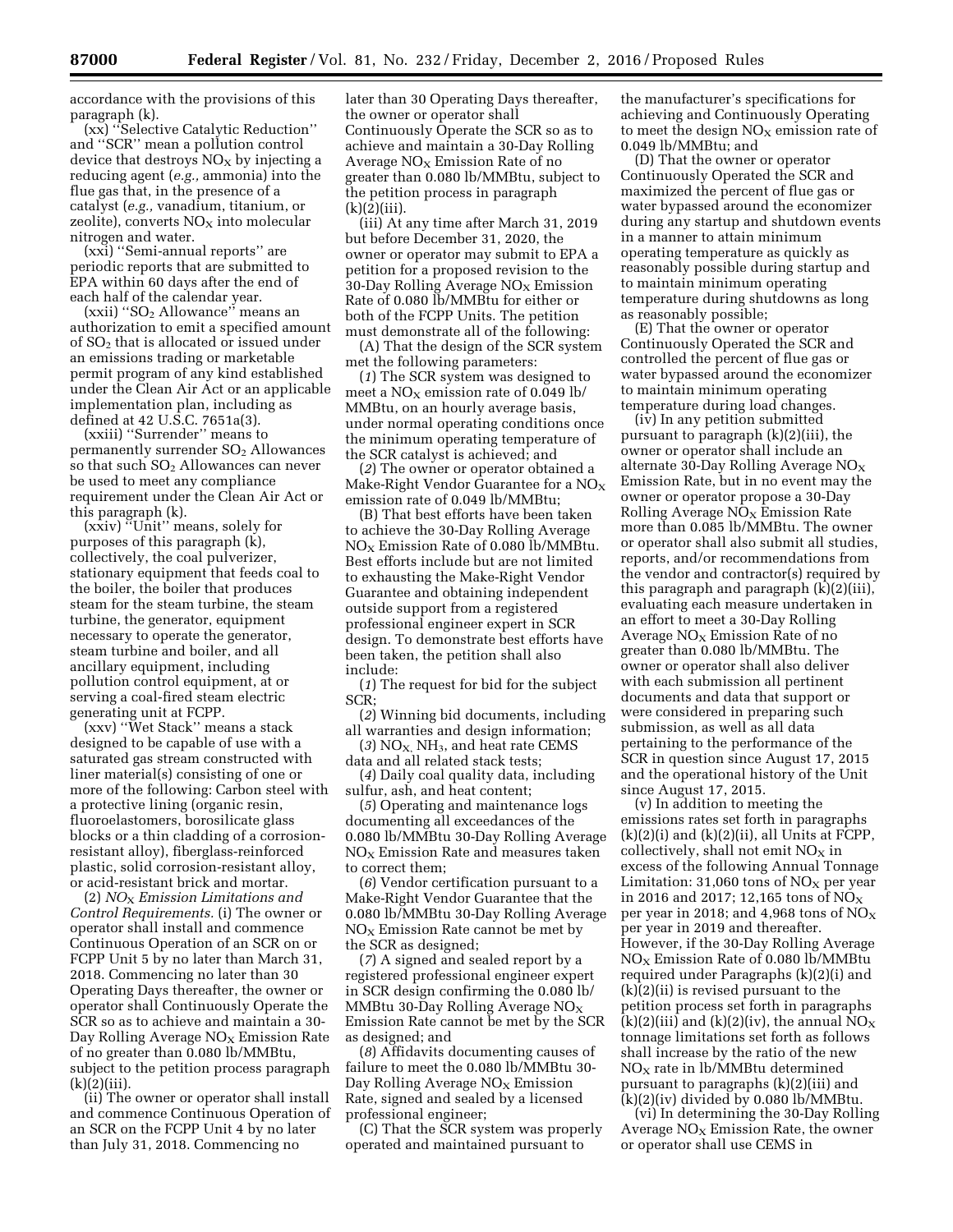accordance with the procedures of 40 CFR part 75, except that  $NO<sub>X</sub>$  emissions data for the 30-Day Rolling Average  $NO<sub>x</sub>$  Emission Rate need not be bias adjusted and the missing data substitution procedures of 40 CFR part 75 shall not apply. Diluent capping (*i.e.,*  5 percent  $CO<sub>2</sub>$ ) will be applied to the  $NO<sub>x</sub>$  emission calculation for any hours where the measured  $CO<sub>2</sub>$  concentration is less than 5 percent following the procedures in 40 CFR part 75, Appendix F, Section 3.3.4.1. The owner or operator shall report semiannually all hours where diluent capping procedures were applied during the reporting period.

(vii) For purposes of determining compliance with the Annual Tonnage Limitations in paragraph  $(k)(2)(v)$ , the owner or operator shall use CEMS in accordance with the procedures specified in 40 CFR part 75.

(viii) The owner or operator shall not sell, trade, or transfer any surplus  $NO<sub>X</sub>$ Allowances allocated to FCPP that would otherwise be available for sale or trade as a result of the actions taken by the owner or operator to comply with the requirements of this rule.

(3) *SO*2 *Emission Limitations and Control Requirements.* (i) Beginning on August 17, 2015, the owner or operator shall continuously operate the existing FGDs at FCPP Unit 4 and Unit 5 so as to emit  $SO<sub>2</sub>$  from FCPP at an amount no greater than 10.0 percent of the potential combustion concentration assuming all of the sulfur in the coal is converted to SO2. Compliance with this emissions standard shall be determined on a rolling 365-Operating Day basis using the applicable methodologies set forth in paragraph (e)(2) of this section. The first day for determining compliance with this emissions standard shall be 365 Days after August 17, 2015. The requirements of this paragraph shall remain in effect until the owner or operator achieve compliance with the requirements set forth in paragraphs  $(k)(3)(ii)$  and  $(k)(3)(iii)$ .

(ii) By no later than March 31, 2018, the owner or operator shall convert the existing ductwork and stack at FCPP Unit 5 to a Wet Stack, so as to eliminate the need to bypass flue gas around the FGD absorbers for reheat purposes. Commencing no later than 30 Operating Days thereafter, the owner or operator shall continuously operate the existing FGD at FCPP Unit 5 so as to achieve and maintain a 30-Day Rolling Average  $SO<sub>2</sub>$ Removal Efficiency of at least 95.0 percent.

(iii) By no later than July 31, 2018, the owner or operator shall convert the existing ductwork and stack at FCPP Unit 4 to a Wet Stack, so as to eliminate

the need to bypass flue gas around the FGD absorbers for reheat purposes. Commencing no later than 30 Operating Days thereafter, the owner or operator shall Continuously Operate the existing FGD at FCPP Unit 4 so as to achieve and maintain a 30-Day Rolling Average SO<sub>2</sub> Removal Efficiency of at least 95.0 percent.

(iv) In addition to meeting the emission rates set forth in paragraphs  $(k)(3)(i)$ ,  $(k)(3)(ii)$  and  $(k)(3)(iii)$ , all Units at FCPP, collectively, shall not emit  $SO<sub>2</sub>$ in excess of the following Annual Tonnage Limitations:  $13,300$  tons of  $SO<sub>2</sub>$ per year in 2016 and 2017; 8,300 tons of  $SO<sub>2</sub>$  per year in 2018; 6,800 tons of  $SO<sub>2</sub>$  per year in 2019 and thereafter.

(v) By each of the dates by which the owner or operator must comply with the 30-Day Rolling Average SO<sub>2</sub> Removal Efficiency required under paragraphs  $(k)(3)(ii)$  and  $(k)(3)(iii)$ , the owner or operator shall install, certify, maintain, and operate FGD inlet  $SO<sub>2</sub>$  and any associated diluent CEMS with respect to that Unit in accordance with the requirements of paragraph (e)(1) of this section.

(vi) In determining the 30-Day Rolling Average SO2 Removal Efficiency, the owner or operator shall use CEMS in accordance with the procedures of 40 CFR part 75, except that  $SO<sub>2</sub>$  emissions data for the 30-Day Rolling Average  $SO<sub>2</sub>$ Removal Efficiency need not be bias adjusted, and the missing data substitution procedures of 40 CFR part 75 shall not apply. Diluent capping (*i.e.,*  5 percent  $CO<sub>2</sub>$ ) will be applied to the  $SO<sub>2</sub>$  emission calculation for any hours where the measured  $CO<sub>2</sub>$  concentration is less than 5 percent following the procedures in 40 CFR part 75, Appendix F, Section 3.3.4.1. The owner or operator shall submit a semi-annual report that includes all hours where diluent capping procedures were applied during the reporting period.

(vii) For purposes of determining compliance with the Annual Tonnage Limitations in paragraph  $(k)(3)(iv)$ , the owner or operator shall use CEMS in accordance with the procedures specified in 40 CFR part 75.

(4) *Use and Surrender of SO2 Allowances.* (i) The owner or operator shall not use  $SO<sub>2</sub>$  Allowances to comply with any requirement of paragraph (k), including by claiming compliance with any emission limitation required paragraph (k) by using, tendering, or otherwise applying  $SO<sub>2</sub>$  Allowances to offset any excess emissions.

(ii) Except as provided in paragraph (k), the owner or operator shall not sell, bank, trade, or transfer any  $SO<sub>2</sub>$ Allowances allocated to FCPP.

(iii) Beginning with calendar year 2015, and continuing each calendar year thereafter, the owner or operator shall surrender to EPA, or transfer to a nonprofit third party selected by the owner or operator for Surrender, all SO<sub>2</sub> Allowances allocated to FCPP for that calendar year that the owner or operator does not need in order to meet their own federal and/or state Clean Air Act statutory or regulatory requirements for the FCPP Units.

(iv) Nothing in paragraph (k)(4) shall prevent the owners or operator from purchasing or otherwise obtaining  $SO<sub>2</sub>$ Allowances from another source for purposes of complying with Clean Air Act requirements to the extent otherwise allowed by law.

(v) For any given calendar year, provided that FCPP is in compliance for that calendar year with all emissions limitations for  $SO<sub>2</sub>$  set forth in this section, nothing in paragraph (k), including the provisions of paragraphs  $(k)(4)(ii)$  and  $(k)(4)(iii)$  pertaining to the Use and Surrender of  $SO<sub>2</sub>$  Allowances, shall preclude the owner or operator from selling, trading, or transferring  $SO<sub>2</sub>$ Allowances allocated to FCPP that become available for sale or trade that calendar year solely as a result of:

(A) The installation and operation of any pollution control technology or technique at Unit 4 or Unit 5 that is not otherwise required by paragraph (k); or

(B) Achievement and maintenance of a 30-Day Rolling Average SO<sub>2</sub> Removal Efficiency at Unit 4 or Unit 5 at a higher removal efficiency than the 30-Day Rolling Average SO2 Removal Efficiency required by paragraph (k)(3); so long as the owner or operator submits a semiannual report of the generation of such surplus  $SO<sub>2</sub>$  Allowances that occur after August 17, 2015.

(vi) The owner or operator shall Surrender, or transfer to a non-profit third party selected by the owner or operator for Surrender, all SO<sub>2</sub> Allowances required to be Surrendered pursuant to paragraph (k)(4)(iii) by April 30 of the immediately following calendar year. Surrender need not include the specific SO2 Allowances that were allocated to FCPP, so long as the owner or operator Surrender  $SO<sub>2</sub>$ Allowances that are from the same year and that are equal to the number required to be Surrendered under paragraph (k)(4)(vii).

(vii) If any  $SO<sub>2</sub>$  Allowances are transferred directly to a non-profit third party, the owner or operator shall include a description of such transfer in the next semi-annual report submitted to EPA. Such report shall:

(A) Provide the identity of the nonprofit third-party recipient(s) of the  $SO<sub>2</sub>$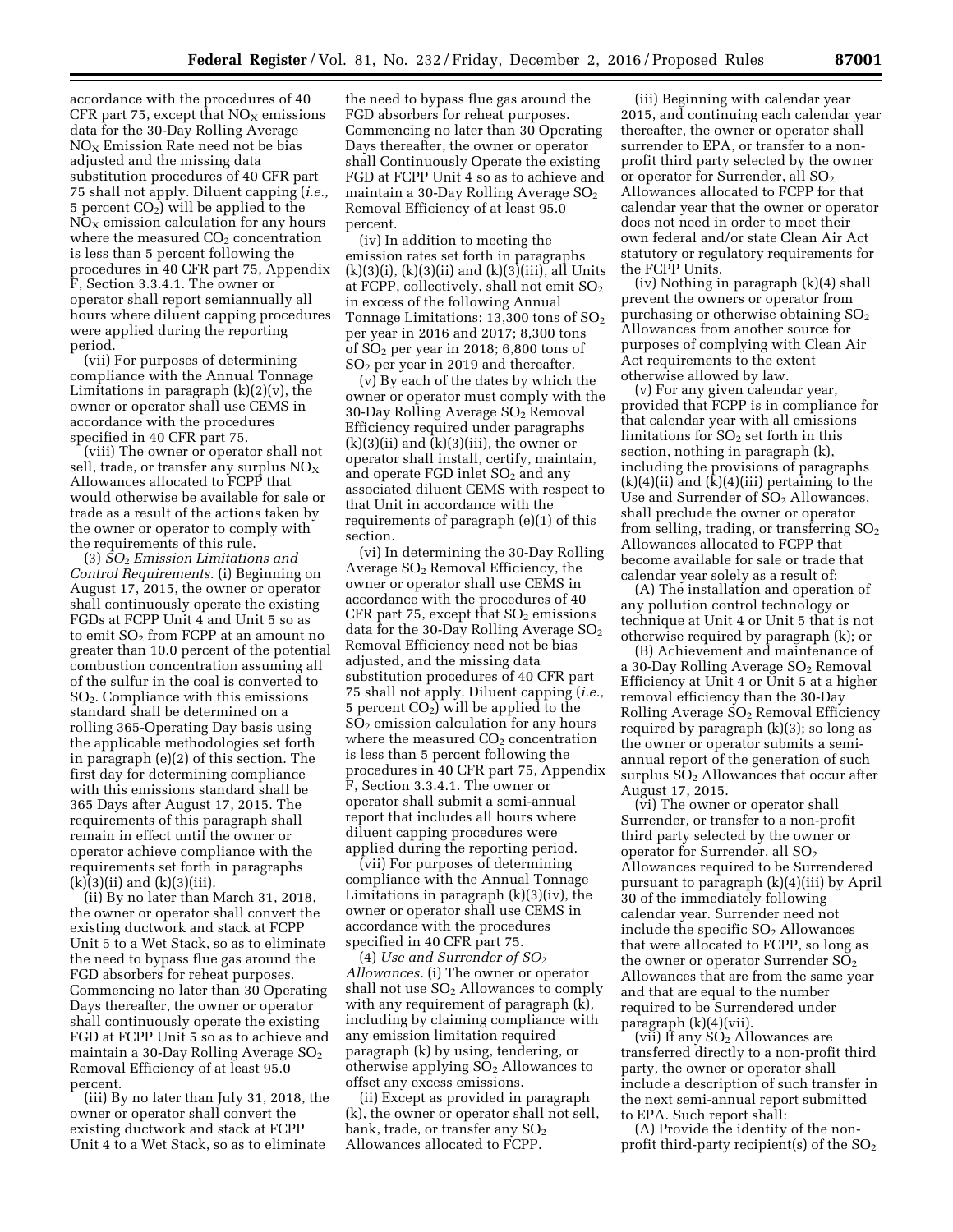Allowances and a listing of the serial numbers of the transferred  $SO<sub>2</sub>$ Allowances; and

(B) Include a certification by the third-party recipient(s) certifying under the penalty of law that the recipient(s) will not sell, trade, or otherwise exchange any of the allowances and will not use any of the  $SO<sub>2</sub>$  Allowances to meet any obligation imposed by any environmental law. The certification must also include a statement that the recipient understands that there are significant penalties for submitting false, inaccurate or incomplete information to the United States.

(C) No later than the third semiannual report due after the transfer of any SO2 Allowances, the owner or operator shall include a statement that the third-party recipient(s) Surrendered the  $SO<sub>2</sub>$  Allowances for permanent Surrender to EPA in accordance with the provisions of paragraph  $(k)(4)(ix)$ within one (1) year after the owner or operator transferred the  $SO<sub>2</sub>$  Allowances to them. The owner or operator shall not have complied with the  $SO<sub>2</sub>$  Allowance Surrender requirements of subparagraph (k)(4)(viii) until all third-party recipient(s) shall have actually Surrendered the transferred  $SO<sub>2</sub>$ Allowances to EPA.

(viii) For all  $SO<sub>2</sub>$  Allowances Surrendered to EPA, the owner or operator or the third-party recipient(s) (as the case may be) shall first submit an SO2 Allowance transfer request form to the EPA Office of Air and Radiation's Clean Air Markets Division directing the transfer of such SO2 Allowances to the EPA Enforcement Surrender Account or to any other EPA account that EPA may direct in writing. Such  $SO<sub>2</sub>$  Allowance transfer requests may be made in an electronic manner using the EPA's Clean Air Markets Division Business System or similar system provided by EPA. As part of submitting these transfer requests, the owner or operator or the third-party recipient(s) shall irrevocably authorize the transfer of these  $SO<sub>2</sub>$  Allowances and identify—by name of account and any applicable serial or other identification numbers or station names—the source and location of the  $SO<sub>2</sub>$  Allowances being Surrendered.

(5) PM Emission Reduction Requirements.

(i) The owner or operator shall operate each FCPP Unit in a manner consistent with good air pollution control practice for minimizing PM emissions, as set forth in paragraph (g). In addition, with respect to FCPP Units 4 and 5, the owner or operator shall, at a minimum, to the extent practicable:

(A) Operate each compartment of the Baghouse for each Unit (except the compartment provided as a spare compartment under the design of the baghouse), regardless of whether those actions are needed to comply with opacity limits;

(B) Repair any failed Baghouse compartment at the next planned Unit outage (or unplanned outage of sufficient length);

(C) Maintain and replace bags on each Baghouse as needed to achieve the required collection efficiency;

(D) Inspect for and repair during the next planned Unit outage (or unplanned outage of sufficient length) any openings in Baghouse casings, ductwork, and expansion joints to minimize air leakage; and

(E) Ensure that a bag leak detection program is developed and implemented to detect leaks and promptly repair any identified leaks.

(ii) The owner or operator shall Continuously Operate a Baghouse at FCPP Unit 4 and Unit 5 so as to achieve and maintain a filterable PM Emission Rate no greater than 0.0150 lb/MMBtu.

(iii) Once in each calendar year, the owner or operator shall conduct stack tests for PM at FCPP Units 4 and 5. Alternatively, following the installation and operation of PM CEMS as required by paragraph (k)(6), the owner or operator may seek written approval to forego stack testing and instead demonstrate continuous compliance with an applicable filterable PM Emission Rate using CEMS on a 24-hour rolling average basis.

(iv) Unless EPA approves a request to demonstrate continuous compliance using CEMS under paragraph (k)(5)(iii) to determine compliance with the PM Emission Rate established in subparagraph (k)(5)(ii), the owner or operator shall use the reference methods and procedures (filterable portion only) specified in 40 CFR part 60, App. A–3, Method 5, Method 5 as described in subpart UUUUU, Table 5, or App. A–6, Method 17 (provided that Method 17 shall only be used for stack tests conducted prior to conversion of an FCPP Unit to a Wet Stack), or alternative stack tests or methods that are requested by the owner or operator and approved by EPA. Each test shall consist of three separate runs performed under representative operating conditions not including periods of startup, shutdown, or Malfunction. The sampling time for each run shall be at least 120 minutes and the volume of each run shall be at least 1.70 dry standard cubic meters (60 dry standard cubic feet). The owner or operator shall calculate the PM Emission Rate from the stack test results

in accordance with 40 CFR 60.8(f). The results of each PM stack test shall be submitted to EPA and NNEPA within 60 Days of completion of each test.

(v) Once each calendar year, the owner or operator shall conduct a PM stack test for condensable PM at FCPP Units 4 and 5, using the reference methods and procedures set forth at 40 CFR part 51, Appendix M, Method 202 and as set forth in paragraph (vi). This test shall be conducted under as similar operating conditions and as close in time as reasonably possible as the test for filterable PM in paragraph (k)(5)(iv). Each test shall consist of three separate runs performed under representative operating conditions not including periods of startup, shutdown, or Malfunction. The sampling time for each run shall be at least 120 minutes and the volume of each run shall be at least 1.70 dry standard cubic meters (60 dry standard cubic feet). The owner or operator shall calculate the number of pounds of condensable PM emitted in lb/MMBtu of heat input from the stack test results in accordance with 40 CFR 60.8(f). The results of the PM stack test conducted pursuant to this paragraph shall not be used for the purpose of determining compliance with the PM Emission Rates required by paragraph (k). The results of each PM stack test shall be submitted to EPA within sixty (60) Days of completion of each test. If EPA approves a request to demonstrate continuous compliance with an applicable PM Emission Rate at a Unit using PM CEMS under paragraph (k)(5)(iii), annual stack testing for condensable PM using the reference methods and procedures set forth at 40 CFR part 51, Appendix M, Method 202 is not required for that Unit.

(6) *PM CEMS.* (i) The owner or operator shall install, correlate, maintain, and operate a PM CEMS for FCPP Unit 4 and FCPP Unit 5 as specified below. The PM CEMS shall comprise a continuous-particle mass monitor measuring particulate matter concentration, directly or indirectly, on an hourly average basis and a diluent monitor used to convert the concentration to units expressed in lb/ MMBtu. The PM CEMS installed at each Unit must be appropriate for the anticipated stack conditions and capable of measuring PM concentrations on an hourly average basis. Each PM CEMS shall complete a minimum of one cycle of operations (sampling, analyzing and data recording) for each successive 15-minute period. The owner or operator shall maintain, in an electronic database, the hourly-average emission values of all PM CEMS in lb/MMBtu. Except for periods of monitor